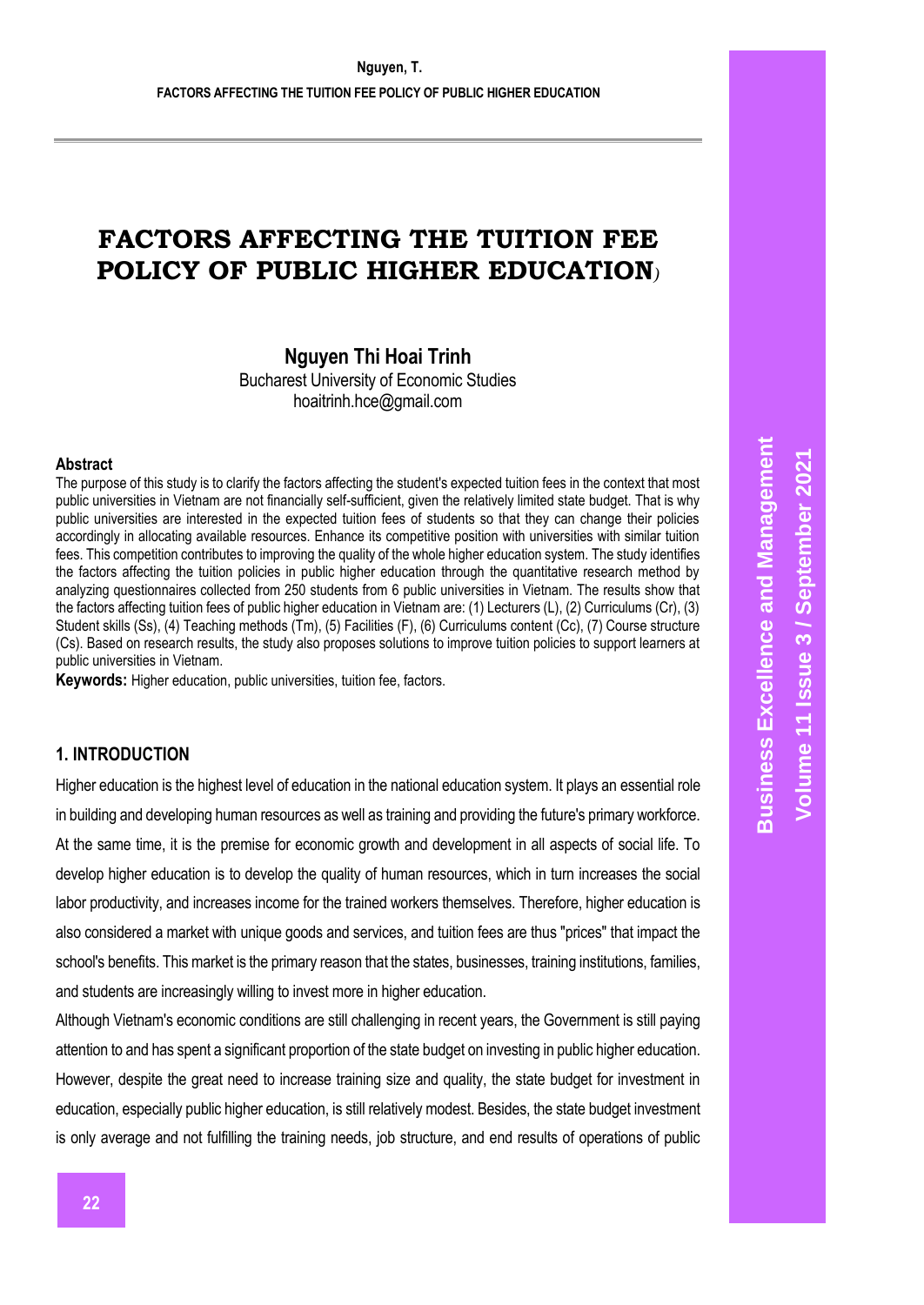higher education institutions. Most of the tuition fees are applied in accordance with the State's current regulations and are maintained at such a low level that it could not offset the regular costs. In order to solve this problem, higher education cost-sharing is considered the suitable solution for Vietnam. Many countries have implemented cost-sharing policies with their governments through student and household contributions (Teixeira & Dill, 2011). In another study (Brian, 2010), some countries such as Australia, Canada, Italy, Japan, Netherlands, New Zealand, Spain, and the United States are implementing the student tuition system to share the budget for higher education with the government, creating a variety of student support programs such as the student education loan program in Australia. Even China, which is not a capitalistic country and is influenced by Confucian education, has moved towards a more commercial approach to the expansion of higher education business (Dongping, 2006); and it can be asserted that a 'top-up' fee policy is an essential and straightforward way to achieve the 'New Labor' vision of a 'knowledge economy' (Brian, 2010). Market reforms reflect a change in the state's role with deregulation, increased private funding, and private provision (Jungblut & Vukasovic, 2017).

However, to determine an appropriate tuition fee, which can ensure, firstly, sufficient funding for the school to maintain and improve higher education quality, and secondly, equity and access to higher education for the people, analysis of tuition policies from the learners' perspective is very important; thirdly, the benefit of enhancing the independence of universities by making them less dependent on government funding (Department for Education and Skills, 2003). Exploring the economic factors that affect students' choices is one of the most researched topics in higher education finance (Heller, 1997).

Studying the factors affecting the tuition fees of public higher education is of high practical relevance. These factors contribute to improving the competitiveness of universities and empowering public higher education institutions. This study aims at the following primary objectives: (1) Analysis of factors affecting tuition policies for public higher education and the degree of influence of these factors on tuition policies for public higher education in Vietnam. (2) Proposal of some solutions to improve tuition policies to support students at public universities in Vietnam.

### **2. LITERATURE REVIEW**

In the era of the knowledge economy, the competition between universities is increasing. Student satisfaction has become an important topic in educational research. Some authors (Arambewela & J, 2006) emphasize that student satisfaction is the primary basis for competitive leadership and has become a significant target for universities. Student satisfaction is a vital source of evidence for universities, but student dissatisfaction can create a public complaint environment to a higher education institution's negative image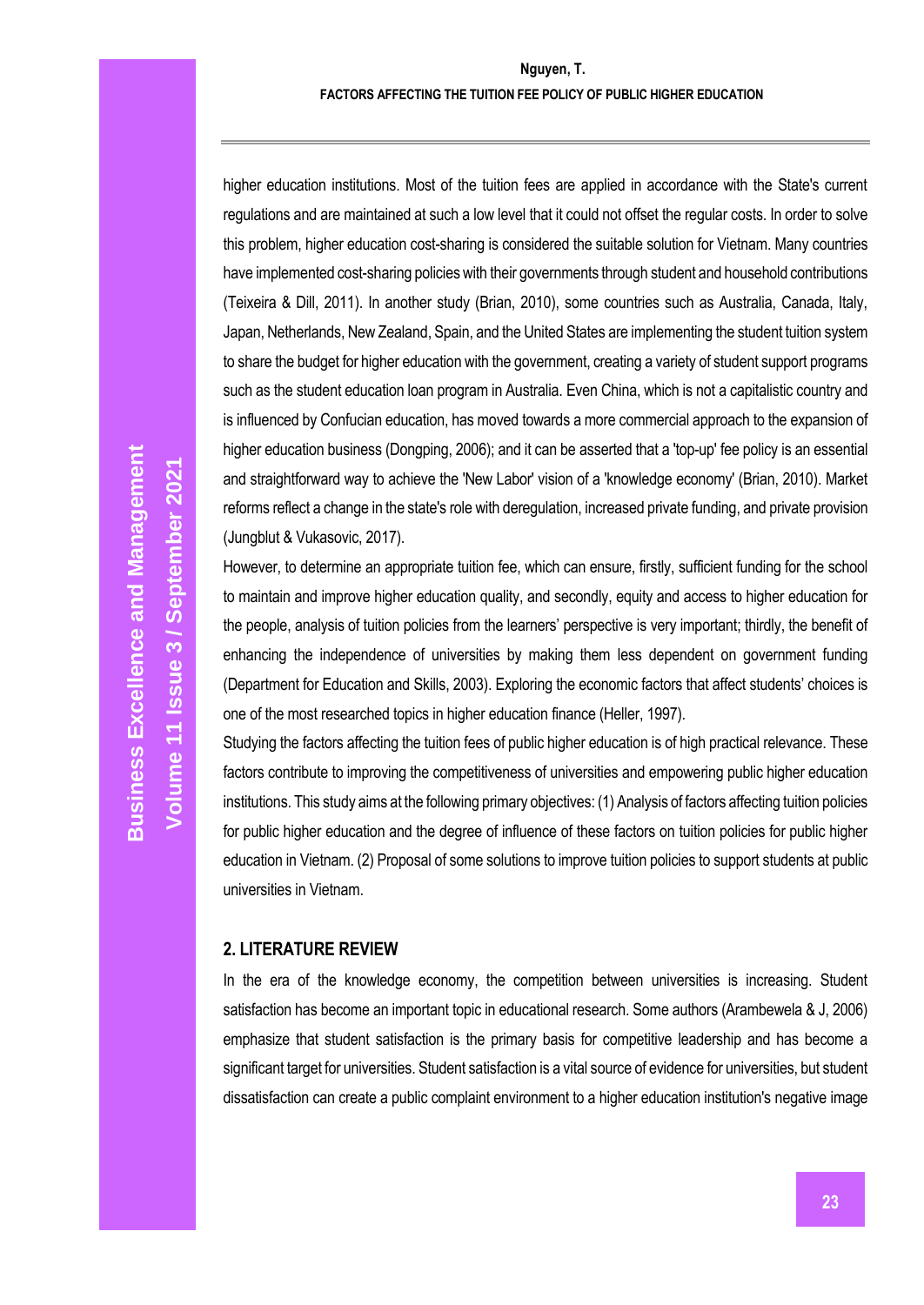(Fitzpatrick et al., 2012). Therefore, the service quality of the university has a direct impact on student expectations.

Several authors (Farahmandian et al., 2013) examined the effect of perceived service quality on student satisfaction in higher education in International Business School, University of Technology, Malaysia by taking a random sample and collecting responses from 225 students. The study results show that five factors investigated, namely facilities, consulting, services, curriculum, financial aid, and tuition, have a positive impact on students' expectations. In another study, (Thomas & Galambos, 2004) focused on the faculty and the role of departments in shaping student satisfaction.

According to Chua (2004) and Merican et al. (2009), training quality is a multi-directional and subjective concept, because in each different customer group, there will be different views on the quality of training, and in each group, there will also be different personal and social views. Therefore, in order to satisfy their target customers well, training organizations must know the quality attributes of each target customer group. According to Chua's study (2004), there are four perspectives on higher education quality: the parent's perspective, the faculty member' perspective, the recruiter's perspective, and the learner's perspective. The study results also show that quality focuses mainly on the process and output (process 46.6%, output 46.6%, and input 6.8%).

If higher education is considered as a unique good and service market according to the law of supply and demand, tuition fees are "prices," which impact the school's revenue (Leslie & Brinkman, 1987). Tuition fees affect a student's decision to choose a university (Leslie & Brinkman, 1987). Tuition fees affect a student's decision to choose a university (Chapman, 1981).

College tuition is the households'/students' payment for college education benefits, such as better employment opportunities in the future and a higher lifetime income (Kobe University & UNESCO Bangkok, 2014). College tuition is the price that students and parents pay for higher education services for personal gain (Huang & Wu, 2008).

Another interesting study (Chapman, 1981) proposed a general model of students' choice of university through two factor groups that significantly influence students' decision to choose a university. These are individual and family characteristics, and external factors such as individuals, permanent university characteristics, and the university's efforts to communicate with students. The study results have been used and developed by other groups to study the factors that influence a student's choice of college. Also, through the payment of tuition fees for public universities, students realize their interests. The higher the fees students pay, the greater the benefits they expect from the university (Callender, 2006). Therefore, allowing schools to collect fees is to create a customer-producer relationship in higher education, promoting higher education quality (Hung, 2016).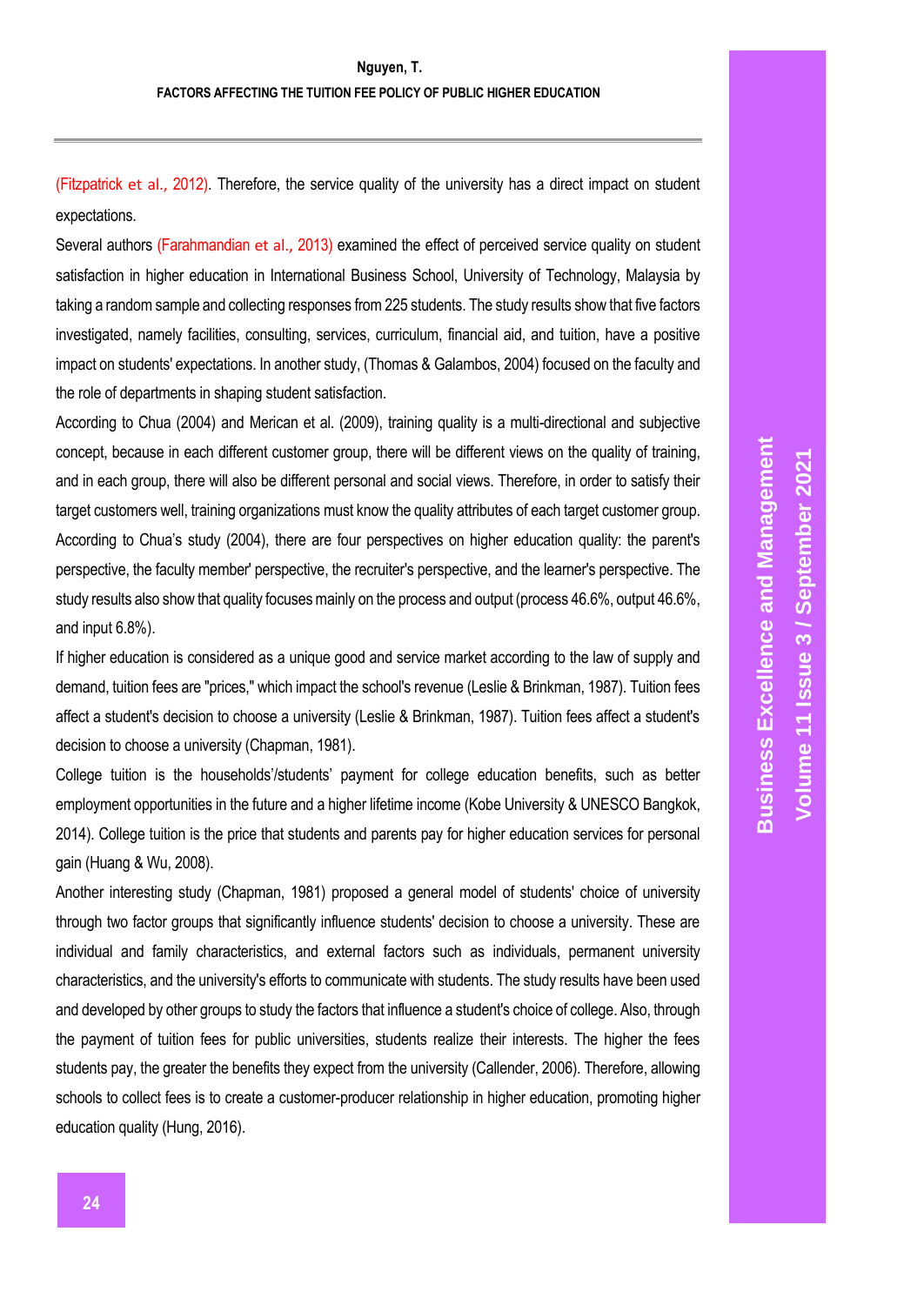#### **FACTORS AFFECTING THE TUITION FEE POLICY OF PUBLIC HIGHER EDUCATION**

Service quality and satisfaction are two different but closely related concepts in a study about service (Parasuraman et al., 1988).

Therefore, to improve a university's position, it is required that the university have appropriate policies corresponding to wishes of students. Tuition is one of the students' first concerns.

# **3. RESEARCH METHODOLOGY**

# **3.1. Research model and research hypothesis**

# **a. Research model**

The general research model in the study is determined as follows:





### TF: Expected tuition fee

Characteristics of educational institutions (CoE): The group of factors represents the characteristics of the public higher education institution.

Characteristics of students (CoS): The group of factors represents the student's characteristics.

Characteristics of students' household (CoSH): The group of factors represents the student's household characteristics.

# **b. Research hypothesis**

### **TABLE 1. THE RESEARCH HYPOTHESIS**

| Factors            | <b>Signs</b> | Variable name                       | Origin of the scale  |
|--------------------|--------------|-------------------------------------|----------------------|
| Characteristics    |              | The course structure has a positive |                      |
| of educational     | СS           | impact on the expected tuition fees | Authors' proposition |
| institutions (CoE) |              | of students.                        |                      |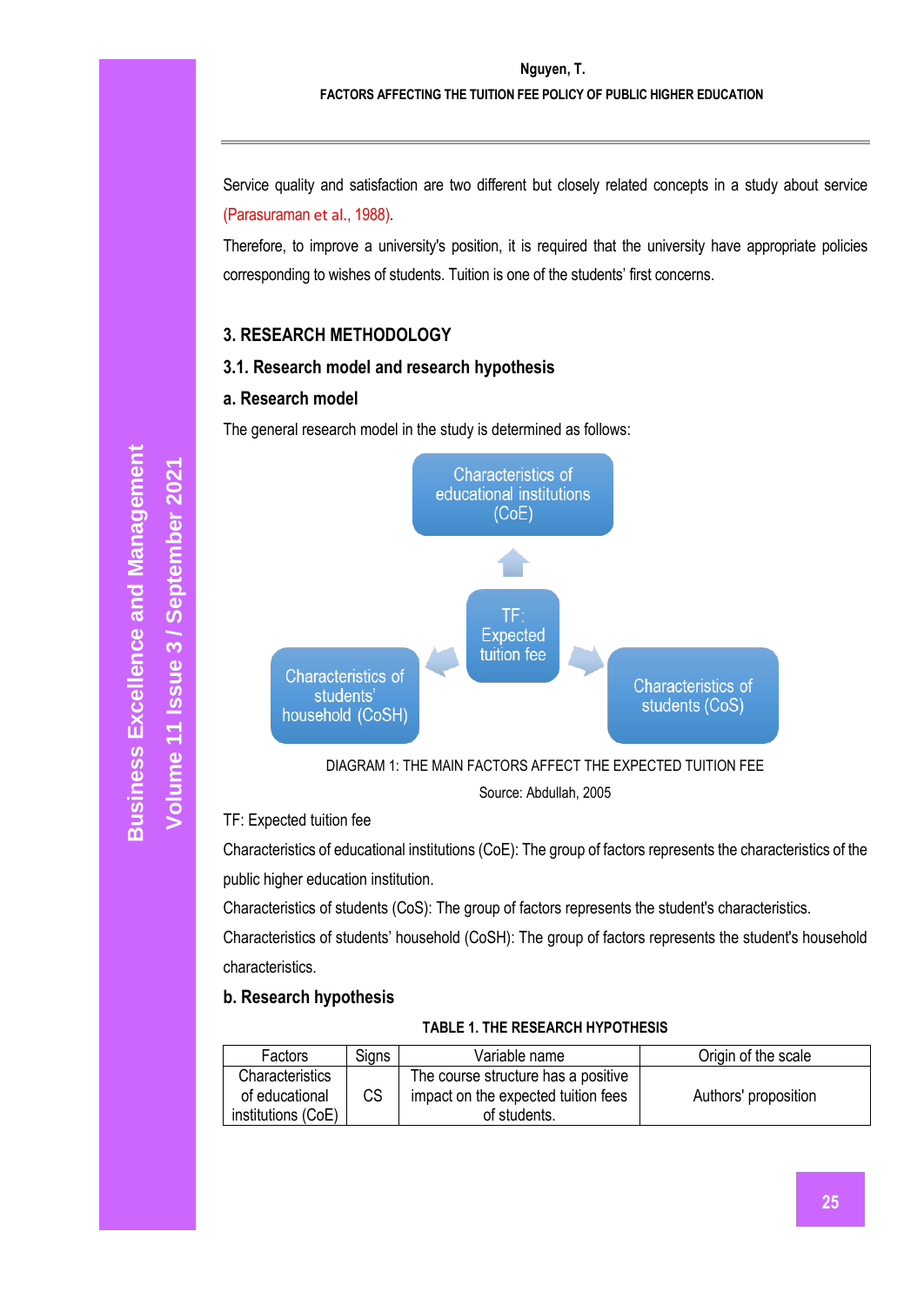|                                                                                  | L          | Lecturers have a positive impact on<br>the expected tuition fees of<br>students.           | Authors' proposition based on the<br>theory of some authors (Thomas<br>& Galambos, 2004) & (Abdullah,<br>2005             |
|----------------------------------------------------------------------------------|------------|--------------------------------------------------------------------------------------------|---------------------------------------------------------------------------------------------------------------------------|
|                                                                                  | CC         | Curriculum contents have a positive<br>impact on the expected tuition fees<br>of students. | Authors' proposition based on the<br>theory of some authors (Biggs,<br>1993) & (Abdullah, 2005)<br>(Merican et al., 2009) |
|                                                                                  | <b>TM</b>  | Teaching methods have a positive<br>impact on the expected tuition fees<br>of students.    | Authors' proposition based on the<br>theory of some authors (Biggs,<br>1993) (Merican et al., 2009)                       |
|                                                                                  | F          | Facilities have a positive impact on<br>the expected tuition fees of<br>students.          | Applicable with scale adjustment<br>of some authors (Hung, 2016) &<br>(Abdullah, 2005)                                    |
|                                                                                  | <b>CR</b>  | Curriculums have a positive impact<br>on the expected tuition fees of<br>students.         | Authors' proposition based on the<br>study of some authors                                                                |
| Characteristics<br>of students                                                   | G          | The difference in the expected<br>tuition fee of students by gender                        | Authors' proposition                                                                                                      |
| (CoS): The<br>group of factors<br>represents the<br>student's<br>characteristics | TI         | The difference in the expected<br>tuition fee of students by training<br>institution       | Applicable with scale adjustment<br>of some authors (Hung, 2016) &<br>(Abdullah, 2005)                                    |
| Characteristics<br>of students'<br>household<br>(CoSH): The                      | R          | The difference in the expected<br>tuition fee of students by residence<br>of students      | Applicable with scale adjustment<br>of some authors (Hung, 2016) &<br>(Abdullah, 2005), (Merican et al.,<br>2009)         |
| group of factors<br>represents the<br>students'<br>household<br>characteristics  | <b>TGI</b> | The difference in the expected<br>tuition fee of students by total<br>guardian income      | Authors' proposition                                                                                                      |

Source: the authors synthesize and propose

# **3.2. Survey sample and data collection**

# **a. Subject and scope of the survey**

The subjects of the article are students from 6 public universities: Danang University of Science and Education, Hue University of Medicine and Pharmacy, Danang University of Economics, Hue University of Laws, The University of Social Sciences and Humanities Vietnam National University Ho Chi Minh City, and Hanoi National University of Civil Engineering. The survey was conducted online through the questionnaire. The survey method performed is the convenient sampling method.

**b. Survey timeline and progress**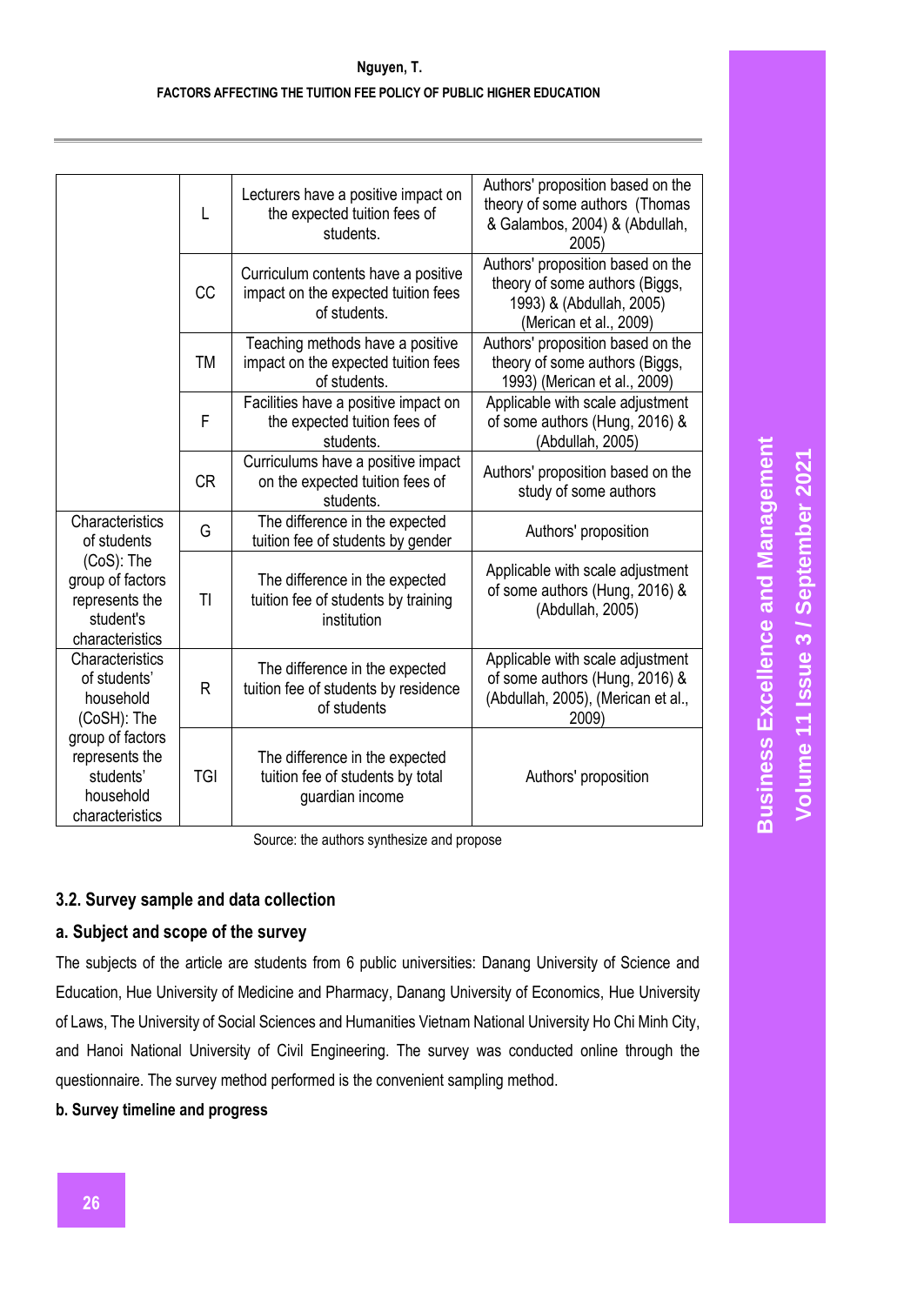#### **Nguyen, T.**

#### **FACTORS AFFECTING THE TUITION FEE POLICY OF PUBLIC HIGHER EDUCATION**

The survey was conducted in the form of face-to-face interviews using a simple random sampling method. The survey period is 30 days, from December 15, 2020 to January 15, 2021. After January 15, 2021, the author received 250 responses with complete information as asked by the questionnaire.

#### **c. The scale**

#### **For the factor CoE**

One of the most commonly used forms of measuring abstract concepts in socio-economic research is the scale introduced by Rensis Likert (Likert, 1932). Likert presented the scales with levels 3,5, 7, ... depending on the sample size. The scale for the CoE variable is built in the thesis based on 5 levels, as follows:

1- Strongly disagree; 2 - Disagree; 3 – Neutral; 4 – Agree; 5 - Strongly agree.

#### **For the factor CoS**

The gender (G) variable will take 1 of 2 values: 0. Male, 1. Female

The training institution (TI) variable will receive 1 of 6 values: 1. Pedagogy; 2. Medicine; 3. Economics; 4. Law; 5. Science and Humanities; 6. Construction

#### **For the factor CoSH**

The residence (R) variable will take 1 of 4 values: 1. Mountainous ethnic group (Area 1), 2. Town or City (Area 2), 3. Vicinity (Area 2 rural), 4. Urban districts (Area 3).

The total guardian income (TGI) variable will take one of the five values: 1. Under 500 USD 2. 500-1000 USD 3. 1000-1500 USD 4. 1500-2000 USD 5. Over 2000 USD

#### **Methods of data synthesis, processing, and analysis**

The study uses IBM SPSS Statistics 22 statistical analysis software to apply exploratory factor analysis to identify the factors that mainly affect learners' expected tuition fees. The exploratory factor analysis results serve as the basis for proposing several solutions to improve tuition policy in line with higher education institutions' expectations.

Step 1: The author uses descriptive statistics to present characteristics of educational institutions, students, and households.

Step 2: Evaluate the quality of the scale with Cronbach's Alpha coefficients

To preliminarily assess the scale, we evaluate the reliability of the scale with Cronbach's alpha coefficients. According to Hafiz & Shaari (2013), the variables with corrected item-total correlation less than 0.3 will be disqualified, only chose when it has Cronbach's Alpha reliability of 0.6 or more (Nunnally & Bernstein, 1994). Many researchers think that Cronbach's alpha from 0.8 to almost 1 scale are good; 0.7 to 0.8 are usable, and 0.6 or more are usable in cases where the concept under study is new or new to the study's respondent. Therefore, for this study, the variables have corrected item-total correlation

**Volume 11 Issue** 

**/ September 2021**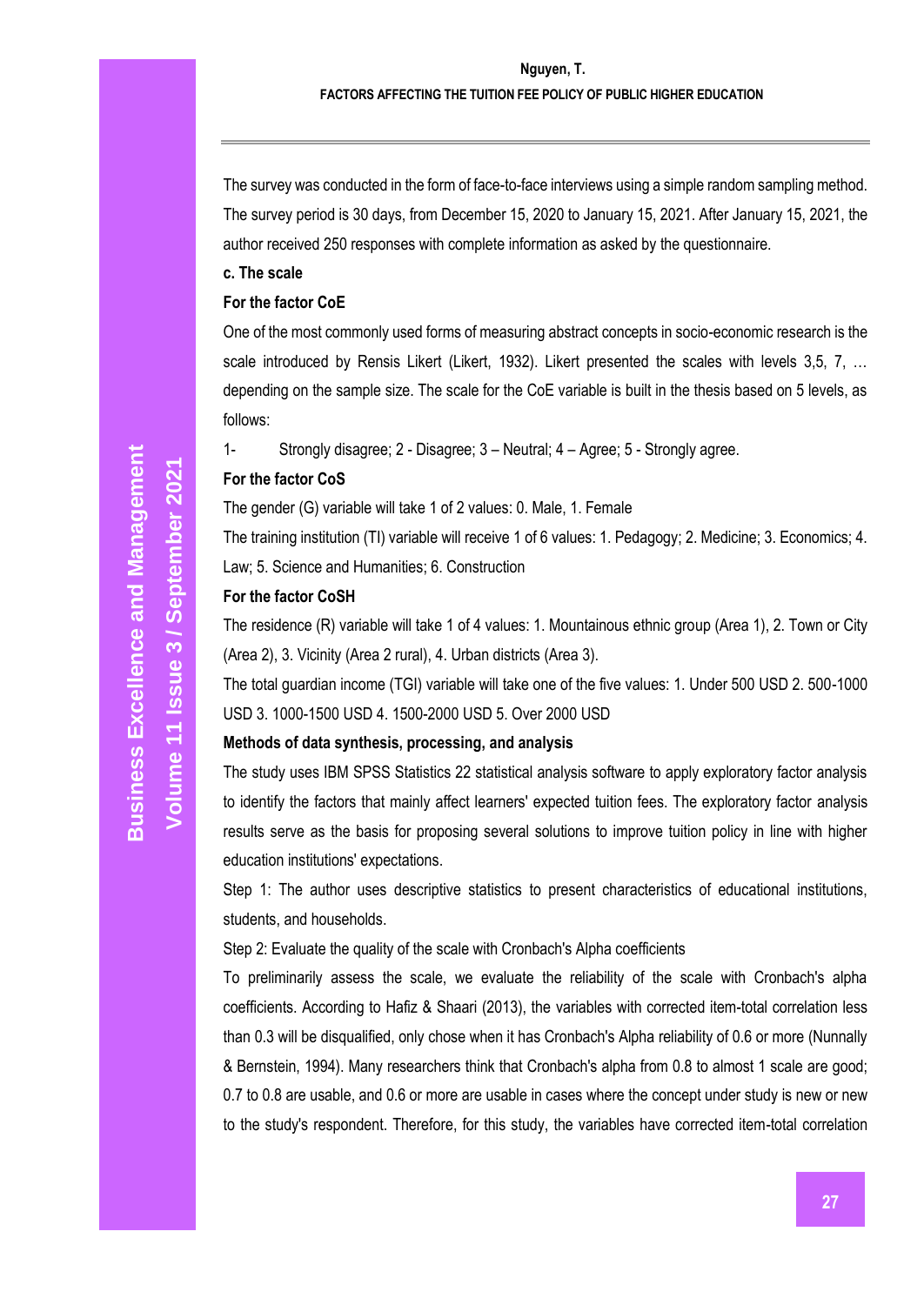coefficients of less than 0.3, and the scale component with Cronbach's Alpha coefficient less than 0.6 is considered for removal.

Step 3: Exploratory factor analysis

Exploratory factor analysis (EFA) is used to determine convergent values, discriminant values, and narrow estimated parameters for groups of variables. The Bartlett test is used to consider whether a correlation matrix is a unit matrix or not. Bartlett test is statistically significant when Sig. <0.05; proving that the observed variables are correlated with each other in the population. This method is only used when the coefficient KMO (Kaiser-Meyer-Olkin) is 0.5 or more. If KMO <0.5, a factor analysis is not suitable for the data (Hair et al., 2010). The variables with a factor loading coefficient less than 0.5 will continue to be eliminated in this step. The coefficient extraction method used is the Principal Component extraction method with Varimax rotation, the rotation stops when the extracting elements have an Eigenvalue greater than or equal to 1 (Hair et al., 2010).

The scale is accepted when the total variance extracted is equal to or greater than 50%

After removing the unsuitable variables, the author proceeds to check the suitability of the variables; Simultaneously, Cronbach's Alpha's test is re-performed on groups of variables with corrections to confirm the reliability of the scale.

Step 4: Regression analysis and hypothesis testing

The scales assessed to meet the requirements are included in correlation analysis and regression analysis to test hypotheses. According to Cooper & Schindler (2006), multiple linear regression is often used to test and explain causality theory.

When ensuring the scale's reliability, regression analysis is used to test hypotheses whether or not the factors affect the expected tuition fees. Moreover, to ensure that the regression model is appropriate, we will test the hypotheses: There is no multi-collinearity phenomenon through the VIF magnification coefficient of variance (Henseler et al., 2009); Constant residual variance (Scatterplot); Remains have a standard distribution (Histogram and P-P plot histogram); There is no correlation between residues (Durbin-Watson test).

Step 5: Test the differences between groups of factors.

Use the Analysis of Variance (ANOVA) method to test the differences in mean values of some factor groups according to qualitative variables.

Part 1:

Levene test: used to test for equality of variance between groups.

H0: "Equal Variance"

Sig <= 0.05: reject hypothesis

Sig> 0.05: accept hypothesis -> eligible for further Anova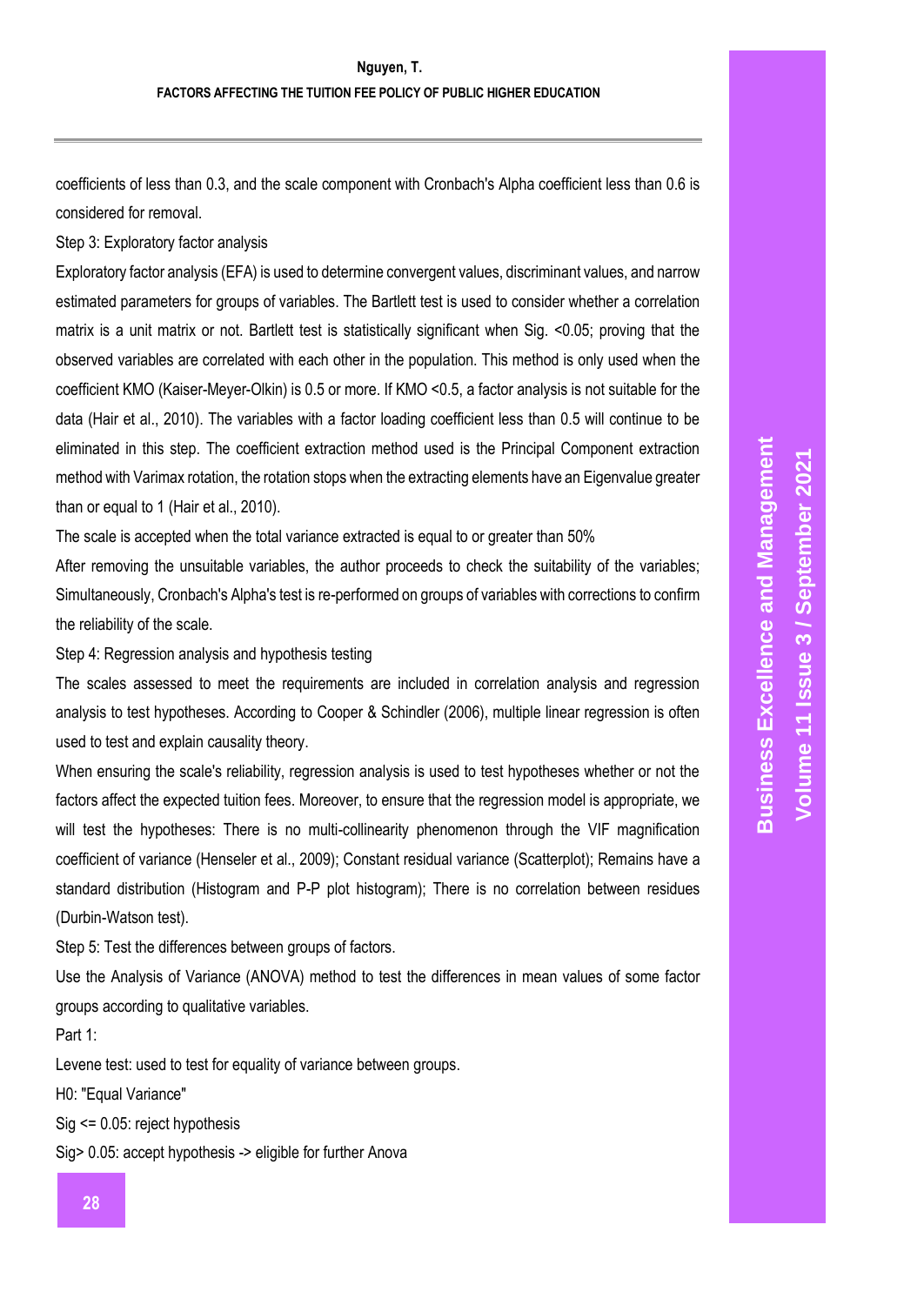Part 2:

ANOVA test

H0: "Equal average"

Sig <= 0.05: rejects H0 -> eligible to confirm a difference between groups for the dependent variable Sig> 0.05: accept H0 -> ineligible to confirm the difference between groups for the dependent variable In this study, the author has an in-depth Post-Hoc analysis to find the differences between groups of observations by LSD tests.

# **4. RESULTS AND DISCUSSION**

# **4.1. Characteristics of the survey sample**

# **Characteristics of students**

From all 250 responses from all six public universities mentioned above, according to statistics, the sex ratios of males and females are respectively 41.2% (103) and 58.8% (147). Among them are the number of votes for Pedagogy (15), Medicine (58), Economics (116), Law (17), Social science and humanities (35), Construction (9).

### **Characteristics of households**

#### **TABLE 2. STATISTICS OF RESIDENCE**

| Residence                         | Amount | Proportion |
|-----------------------------------|--------|------------|
| Mountainous ethnic group (Area 1) |        | 18.8       |
| Town or City (Area 2)             |        | 28.4       |
| Vicinity (Area 2 rural)           | 90     | 36.0       |
| Urban districts (Area 3)          | 42     | 16.8       |
| Total                             | 250    | m          |

Source: Author's survey data and processing

From table 2, it can be seen that most of the students participating in the survey were from Area 2 and Area 2 rural (27.4% and 36%, respectively). The rest are from Area 1 (18.8%) and Area 3 (16.8%). Thus, up to 83.2% of students come from low and middle-income areas, which will affect the ability to pay for and suitability of current tuition fees.

### **TABLE 3. STATISTICS OF THE GUARDIAN INCOME**

| The total guardian income | Amount | Proportion |
|---------------------------|--------|------------|
| $< 500$ USD               | 122    | 48.8       |
| 500-1000 USD              | 80     | 32         |
| 1000-1500 USD             | 33     |            |
| 1500-2000 USD             |        |            |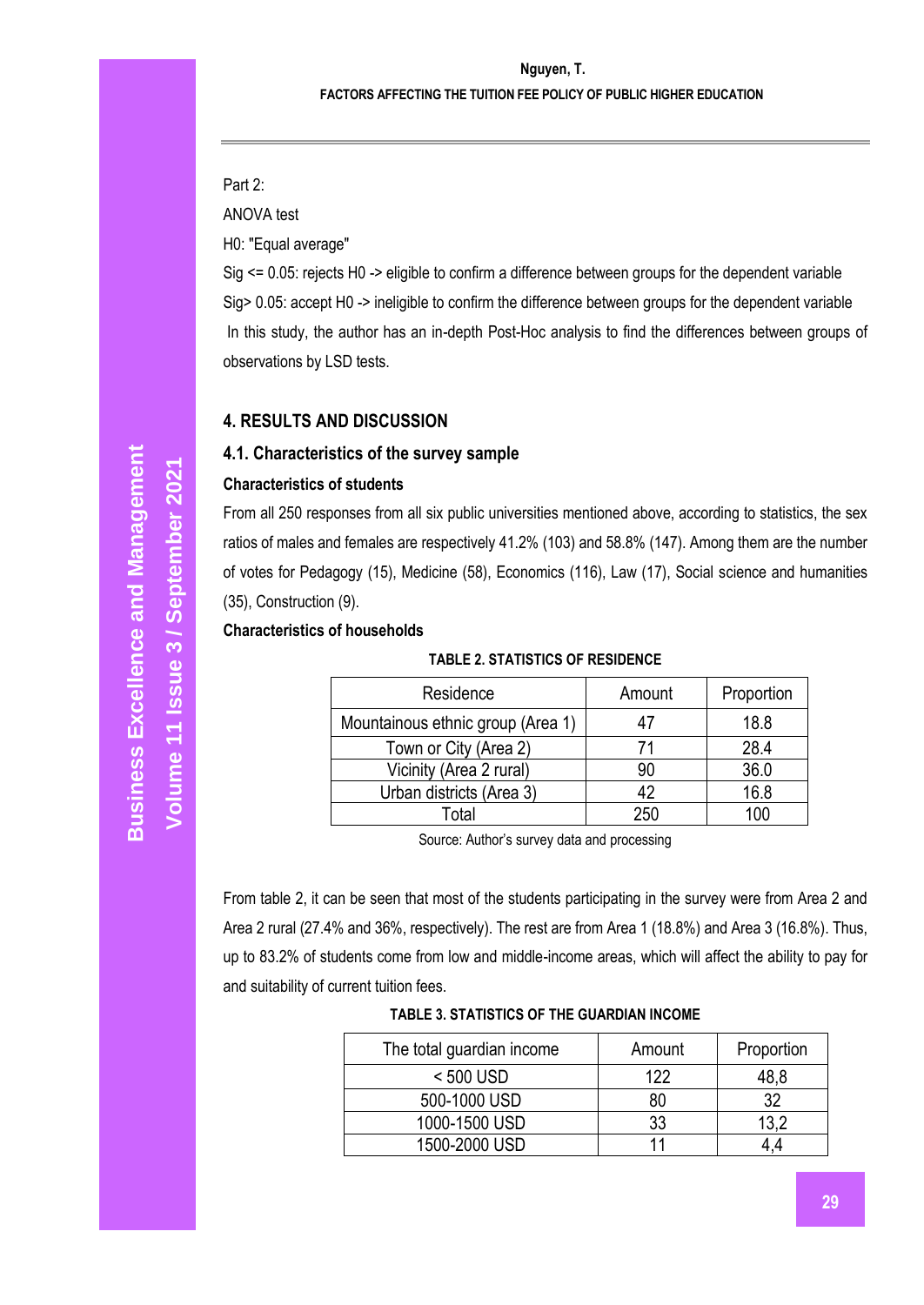| SONNAI ICH |            | ◠<br>. . 0 |
|------------|------------|------------|
| ⊤otaı      | つにい<br>zou |            |

Source: Author's survey data and processing

According to the Table 3, most of the households' income is below 1000 USD per month. Specifically, in descending order, we have Households with incomes below 500 USD (122 responses - 48.8%), followed by households with income between 500-1000 USD per month (80 respondents - 32%) and households with income between 1000-1500 USD per month (33 respondents - 13.2%). Only 6% of the households have income above 1500 USD a month.

#### **Characteristics of tuition fee**

|          | Frequency | Percent | Valid Percent | Cumulative<br>Percent |
|----------|-----------|---------|---------------|-----------------------|
| Too high | 13        | 5.2     | 5.2           | 5.2                   |
| High     | 47        | 18.8    | 18.8          | 24.0                  |
| Normal   | 133       | 53.2    | 53.2          | 77.2                  |
| Low      | 46        | 18.4    | 18.4          | 95.6                  |
| Too low  | 11        | 4.4     | 4.4           | 100.0                 |
| Total    | 250       | 100.0   | 100.0         |                       |

**TABLE 4. STATISTICS OF THE GOVERNMENT SUPPORT ASSESSMENT**

Source: Author's survey data and processing

As stated in the introduction, the state has always provided financial support to public universities; however, there are too many management departments on a limited budget so according to students' assessment in the table 4 above, the level of support is relatively Normal with 53.2%. 18.8% rated it as High, while 18.4 % rated it as Low. 5.2% rated it as Too High, and 11% rated it as Too Low. This assessment depends on residence characteristics and each individual's family income.

| TABLE 5. STATISTICS OF THE TUITION FEES ASSESSMENT |  |
|----------------------------------------------------|--|
|                                                    |  |

|               | Frequency | Percent | Valid<br>Percent | Cumulative<br>Percent |
|---------------|-----------|---------|------------------|-----------------------|
| Very suitable | 25        | 10.0    | 10.0             | 10.0                  |
| Suitable      | 90        | 36.0    | 36.0             | 46.0                  |
| Normal        | 94        | 37.6    | 37.6             | 83.6                  |
| Not suitable  | 37        | 14.8    | 14.8             | 98.4                  |
| Nonsense      |           | 1.6     | 1.6              | 100.0                 |
| Total         | 250       | 100.0   | 100.0            |                       |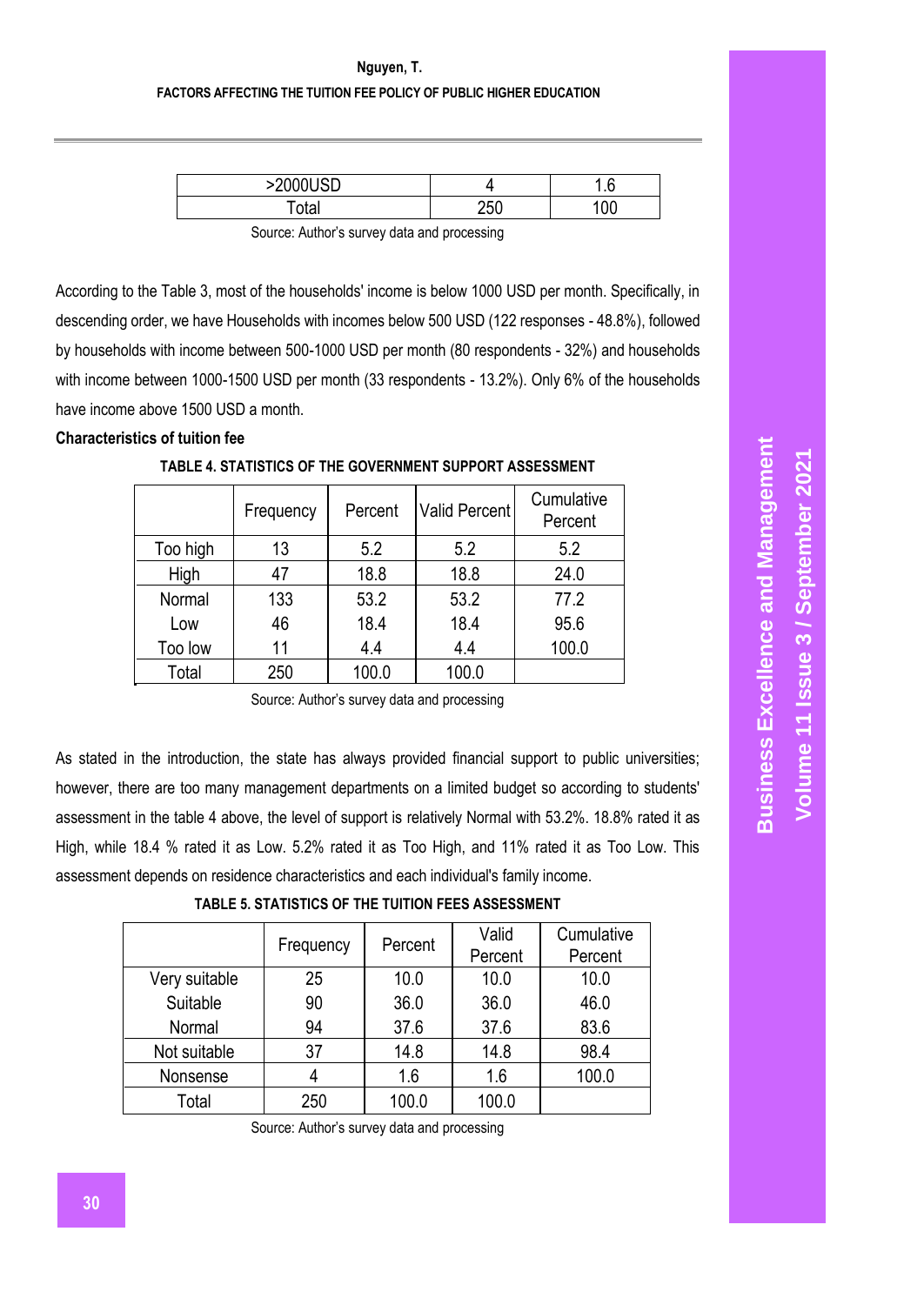Regarding specific values of the university cost, when considering the subjective assessment, the results are as follows: 66.4 % of the students rated the tuition fee they are paying as suitable (166 students). The number of votes for "Normal" is the second-highest number with 90 students, accounting for 36.0%. The rate of "not suitable" response is 14.8%, equivalent to 38 students, while the rate of "very suitable" response is 25 students, accounting for 10%. Moreover, the numbers of students with "unreasonable" and "inappropriate" response are very small, with 2.8% and 5.6% respectively. This result shows that most students enrolled in public higher education institutions can afford the current tuition fees. From that, we can classify students, classify appropriate programs, and apply appropriate credit policies for each different group of students.

|                   | Frequency | Percent | Valid<br>Percent | Cumulative<br>Percent |
|-------------------|-----------|---------|------------------|-----------------------|
| 165 USD/term      | 62        | 24.8    | 24.8             | 24.8                  |
| 165-250 USD/term  | 92        | 36.8    | 36.8             | 61.6                  |
| 250-380 USD/term  | 48        | 19.2    | 19.2             | 80.8                  |
| 380-450 USD/term  | 28        | 11.2    | 11.2             | 92.0                  |
| 450-1000 USD/term | 18        | 7.2     | 7.2              | 99.2                  |
| >1000 USD/term    | 2         | .8      | .8               | 100.0                 |
| Total             | 250       | 100.0   | 100.0            |                       |

| TABLE 6. STATISTIC OF THE TUITION FEES |
|----------------------------------------|
|----------------------------------------|

Source: Author's survey data and processing

According to calculations from the survey results, the desired tuition fee is 165-250 USD per semester (330-500 USD per year). There are 24.8% of students who expect a tuition fee of 165 USD per semester. Regarding the tuition fee between 250-380 USD, the number is 19.2% of the students. 28% would pay a tuition fee from 380 to 450 USD. 7.2% expect 450-1000 USD, and only 0.8% want to pay more than 1000 USD. This expected tuition fee partly matches the income of the guardian and the student's expectation of tuition fees correlating with quality of training. Besides, students themselves can share the costs with families and the school.

### **4.2. Analysis of factors affecting public university tuition policy**

#### **4.2.1. Verify the reliability of the scales with Cronbach Alpha coefficients**

Research on tuition policy factors using the 5-level Likert scale with six hypothetical factors is coded in the following order: Course structure (Cs), Lecturers (L), Curriculum contents (Cc), Teaching methods (Tm), Facilities (F), and Curriculums (Cr). To improve the scale's reliability and eliminate the factors and variables with low confidence levels, the author used Cronbach Alpha coefficients. Accordingly, the calculation of the correlation coefficient between variables - total will help to eliminate any observed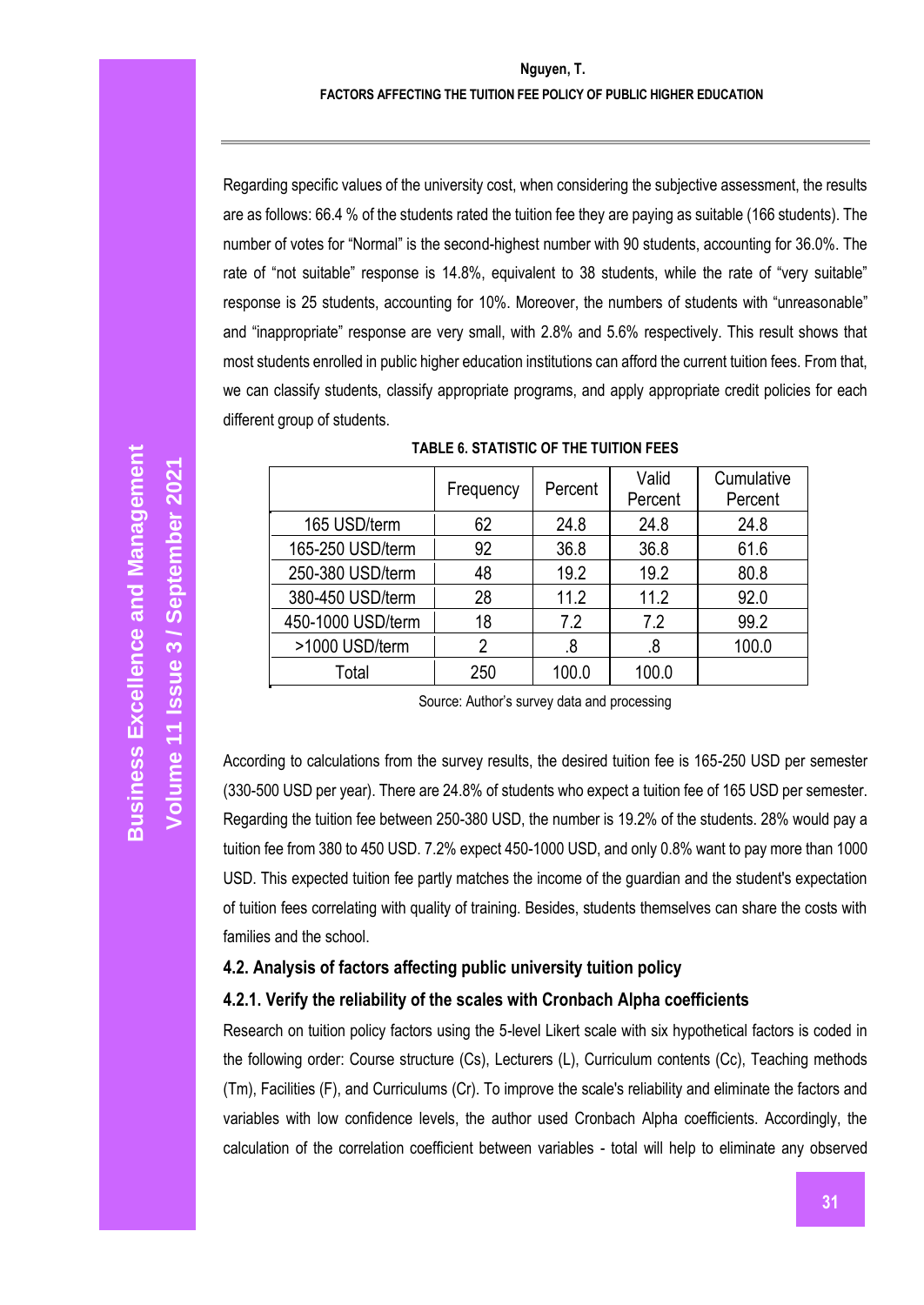variables that do not contribute much to the description of the measured concept to eliminate the dump variables before factor analysis. The excluded variables are observed variables with the variable-total correlation coefficient of less than 0.3; the Criteria select the scale when the alpha reliability is larger than 0.6 (Nunnally & Bernstein, 1994). The data shows that Cronbach's alpha coefficients of 6 groups all reached over 0.6. With this result, the scale and the dataset are reliable to conduct exploratory factor analysis.

| Factors | The Cronbach's Alpha<br>coefficient | N of Items |
|---------|-------------------------------------|------------|
| CS      | .867                                |            |
|         | .887                                |            |
| CC      | .824                                |            |
| тм      | .872                                |            |
|         | .827                                |            |
|         | 905                                 |            |

### **TABLE 7. CRONBACH ALPHA RELIABILITY COEFFICIENT**

Source: Author's survey data and processing

# **4.2.2. Explore factor analysis (EFA)**

The KMO and Bartlett test results showed that the KMO value reached 0.812 satisfactorily (0.5 <KMO <1), showing that the data was suitable for exploratory factor analysis. The Bartlett test results in Sig value. = 0.000 <0.05 indicates that the factors are linearly correlated in the whole.

### **TABLE 8. KMO AND BARTLETT TESTING**

| Kaiser-Meyer-Olkin Measure of Sampling Adequacy. | .890               |          |
|--------------------------------------------------|--------------------|----------|
|                                                  | Approx. Chi-Square | 5561.841 |
| <b>Bartlett's Test of Sphericity</b>             | df                 | 561      |
|                                                  | Sia.               | .000     |

Source: Author's survey data and processing

#### **TABLE 9. FACTORS ANALYSIS ACCORDING TO PRINCIPAL COMPONENTS**

|                |        | Initial Eigenvalues |            |        | <b>Extraction Sums of Squared</b> |            |          | Rotation Sums of Squared |            |  |
|----------------|--------|---------------------|------------|--------|-----------------------------------|------------|----------|--------------------------|------------|--|
| Component      |        |                     |            |        | Loadings                          |            | Loadings |                          |            |  |
|                | Total  | $%$ of              | Cumulative |        | $%$ of                            | Cumulative | Total    | $%$ of                   | Cumulative |  |
|                |        | Variance            | $\%$       |        | Total<br>$\%$<br>Variance         |            |          | Variance                 | $\%$       |  |
|                | 12.286 | 36.136              | 36.136     | 12.286 | 36.136                            | 36.136     | 4.049    | 11.910                   | 11.910     |  |
| $\overline{2}$ | 2.488  | 7.318               | 43.454     | 2.488  | 7.318                             | 43.454     | 4.005    | 11.780                   | 23.690     |  |
| 3              | 2.112  | 6.213               | 49.667     | 2.112  | 6.213                             | 49.667     | 3.681    | 10.827                   | 34.517     |  |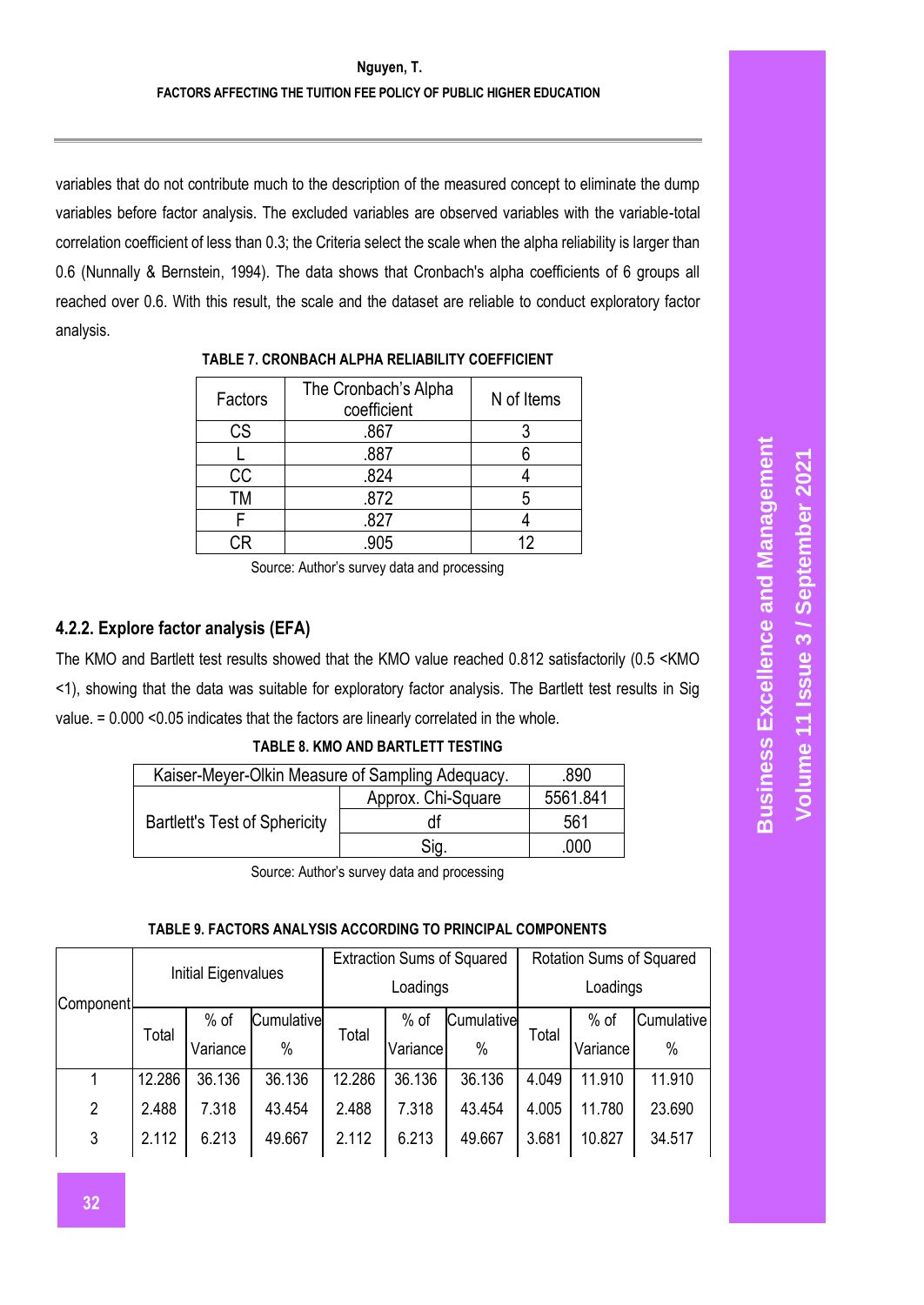| Nguyen, T.                                                          |
|---------------------------------------------------------------------|
| FACTORS AFFECTING THE TUITION FEE POLICY OF PUBLIC HIGHER EDUCATION |

| 4              | 1.863 | 5.481 | 55.147  | 1.863 | 5.481 | 55.147 | 3.520 | 10.352 | 44.869 |
|----------------|-------|-------|---------|-------|-------|--------|-------|--------|--------|
| 5              | 1.712 | 5.036 | 60.183  | 1.712 | 5.036 | 60.183 | 2.926 | 8.606  | 53.475 |
| 6              | 1.528 | 4.495 | 64.678  | 1.528 | 4.495 | 64.678 | 2.694 | 7.924  | 61.399 |
| $\overline{7}$ | 1.291 | 3.796 | 68.474  | 1.291 | 3.796 | 68.474 | 2.405 | 7.075  | 68.474 |
| 8              | .814  | 2.394 | 70.868  |       |       |        |       |        |        |
| 9              | .751  | 2.210 | 73.078  |       |       |        |       |        |        |
| 10             | .723  | 2.126 | 75.203  |       |       |        |       |        |        |
| 11             | .709  | 2.086 | 77.289  |       |       |        |       |        |        |
| 12             | .673  | 1.980 | 79.269  |       |       |        |       |        |        |
| 13             | .604  | 1.776 | 81.045  |       |       |        |       |        |        |
| 14             | .549  | 1.614 | 82.659  |       |       |        |       |        |        |
| 15             | .532  | 1.565 | 84.224  |       |       |        |       |        |        |
| 16             | .516  | 1.519 | 85.743  |       |       |        |       |        |        |
| 17             | .467  | 1.373 | 87.116  |       |       |        |       |        |        |
| 18             | .442  | 1.301 | 88.416  |       |       |        |       |        |        |
| 19             | .410  | 1.207 | 89.623  |       |       |        |       |        |        |
| 20             | .380  | 1.119 | 90.742  |       |       |        |       |        |        |
| 21             | .346  | 1.017 | 91.758  |       |       |        |       |        |        |
| 22             | .333  | .978  | 92.736  |       |       |        |       |        |        |
| 23             | .325  | .957  | 93.694  |       |       |        |       |        |        |
| 24             | .312  | .918  | 94.612  |       |       |        |       |        |        |
| 25             | .288  | .846  | 95.458  |       |       |        |       |        |        |
| 26             | .274  | .805  | 96.263  |       |       |        |       |        |        |
| 27             | .236  | .693  | 96.956  |       |       |        |       |        |        |
| 28             | .220  | .646  | 97.602  |       |       |        |       |        |        |
| 29             | .193  | .566  | 98.168  |       |       |        |       |        |        |
| 30             | .154  | .454  | 98.622  |       |       |        |       |        |        |
| 31             | .145  | .428  | 99.050  |       |       |        |       |        |        |
| 32             | .125  | .367  | 99.417  |       |       |        |       |        |        |
| 33             | .104  | .307  | 99.724  |       |       |        |       |        |        |
| 34             | .094  | .276  | 100.000 |       |       |        |       |        |        |

**Business Excellence and Management**

**Business Excellence and Management** 

**Volume 11 Issue** 

Volume 11 Issue 3 / September 2021

**/ September 2021**

Source: Author's survey data and processing

The factor analysis is performed according to Principal components with Varimax rotation.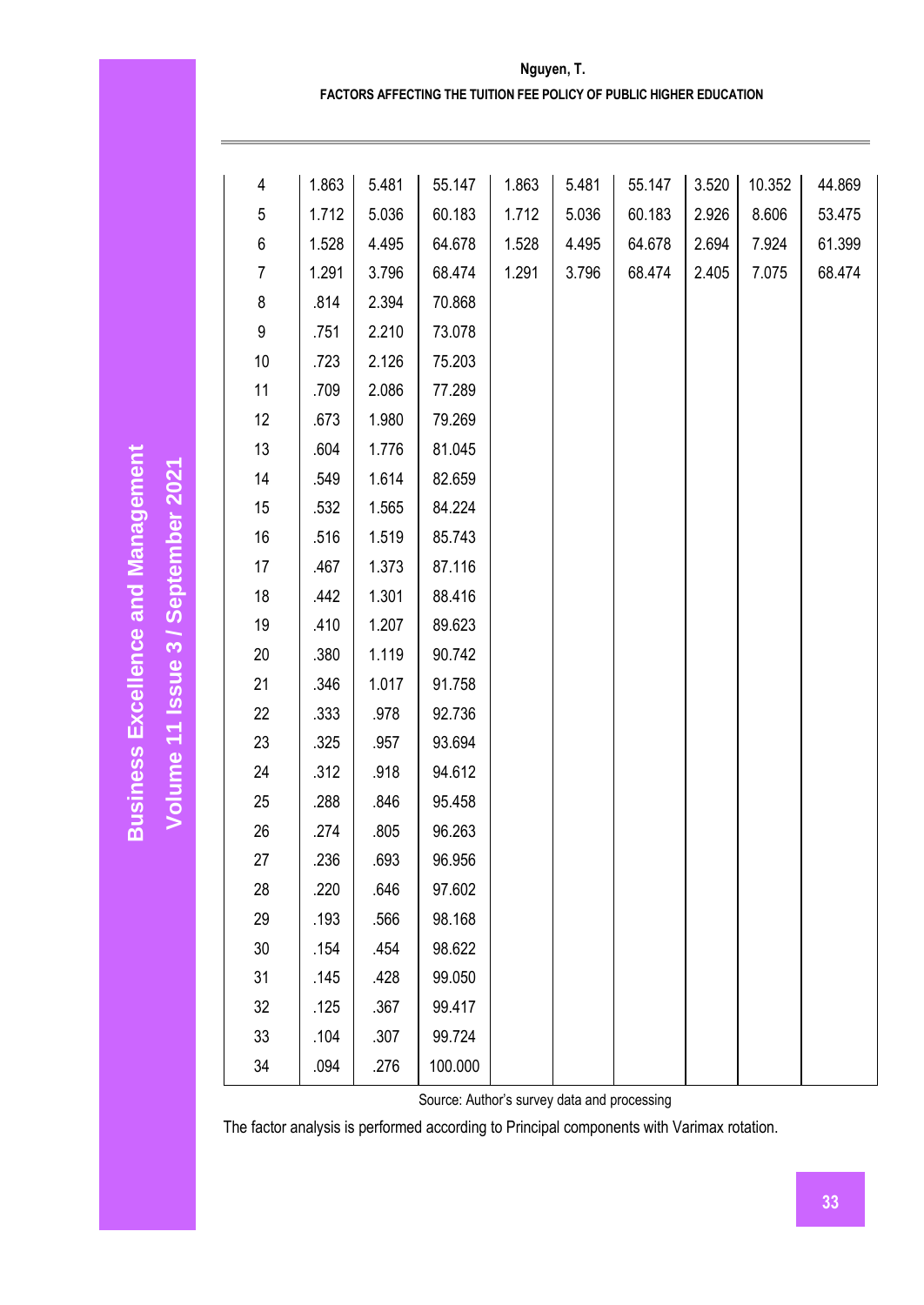The results showed that the initial 34 observed variables were grouped into seven groups.

Value of total variance extracted = 68.474%> 50%: satisfactory; then it can be said that these seven factors account for 68.474% of the data variation.

The Eigenvalues coefficient values of all factors are high (> 1); factor 7 has the lowest Eigenvalues of 1.291> 1.

|                                                                                                                                                                                                                                                                                                                                                                                                               |                                              |                                              |                                              | Component                            |                              |                              |                      |  |  |
|---------------------------------------------------------------------------------------------------------------------------------------------------------------------------------------------------------------------------------------------------------------------------------------------------------------------------------------------------------------------------------------------------------------|----------------------------------------------|----------------------------------------------|----------------------------------------------|--------------------------------------|------------------------------|------------------------------|----------------------|--|--|
|                                                                                                                                                                                                                                                                                                                                                                                                               | $\mathbf{1}$                                 | $\sqrt{2}$                                   | $\mathfrak{Z}$                               | $\overline{\mathbf{4}}$              | 5                            | 6                            | $\overline{7}$       |  |  |
| L4<br>L5<br>L2<br>L1<br>L3<br>L6<br>CR11<br>CR <sub>3</sub><br>CR1<br>CR <sub>5</sub><br>CR <sub>2</sub><br>CR4<br><b>CR12</b><br>CR6<br>CR7<br>CR9<br><b>CR10</b><br>CR <sub>8</sub><br>TM <sub>2</sub><br>TM1<br>TM <sub>3</sub><br>TM <sub>5</sub><br>TM4<br>F <sub>2</sub><br>F4<br>F1<br>F <sub>3</sub><br>CC <sub>3</sub><br>CC <sub>2</sub><br>CC4<br>CC1<br>CS <sub>2</sub><br>CS1<br>CS <sub>3</sub> | .803<br>.781<br>.752<br>.720<br>.689<br>.676 | .826<br>.802<br>.796<br>.680<br>.665<br>.607 | .770<br>.750<br>.719<br>.715<br>.635<br>.587 | .760<br>.750<br>.742<br>.718<br>.630 | .787<br>.786<br>.660<br>.656 | .806<br>.776<br>.741<br>.587 | .795<br>.788<br>.761 |  |  |

# **TABLE 10. FACTOR MATRIX AFTER ROTATION**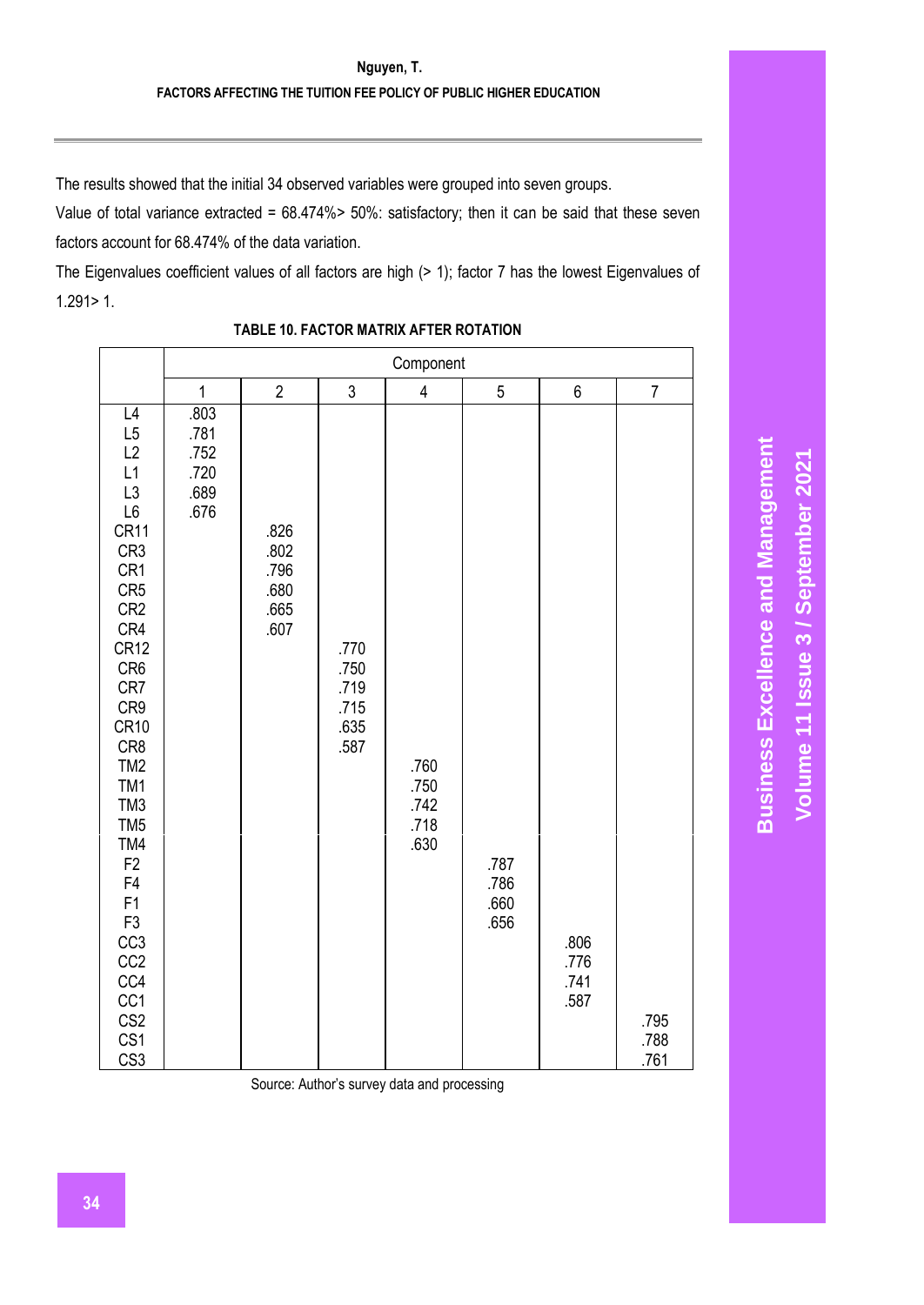# **Nguyen, T. FACTORS AFFECTING THE TUITION FEE POLICY OF PUBLIC HIGHER EDUCATION**

Based on the sample matrix, seven new factors were formed and reassigned the variables as follows: (1) Lecturers (L), (2) Curriculums (Cr), (3) Student skills (Ss), (4) Teaching methods (Tm), (5) Facilities (F), (6) Curriculum contents (Cc), (7) Course structure (Cs).

|    | The Cronbach's Alpha<br>coefficient | N of Items |
|----|-------------------------------------|------------|
|    | .890                                |            |
| SS | 889                                 |            |

| TABLE 11. CRONBACH ALPHA RELIABILITY COEFFICIENT |  |
|--------------------------------------------------|--|
|                                                  |  |

Source: Author's survey data and processing

The new scales are also tested for reliability of the Cronbach Alpha scale. Each new factor group has a Cronbach Alpha coefficient greater than 0.6, proving that the intrinsic relationship of the elements in each new group is quite close (Nunnally, J.C., & Bernstein, I.H, 1994).

#### **4.3. Regression and correlation analysis**

#### **TABLE 12. EVALUATE THE SUITABILITY OF THE MODEL**

| Model |       |     | R Square Adjusted R Square | Std. Error of the<br>Estimate | Durbin-Watson |
|-------|-------|-----|----------------------------|-------------------------------|---------------|
|       | .670ª | 449 | .433                       | .61599                        | 1.698         |

Source: Author's survey data and processing

Based on the results from the table above, the model's seven independent variables affect 43.30% on the change of the dependent variable, and the rest 56.70% is due to the non-model variables and random error.

The results show that the Durbin-Watson coefficient is 1,698, satisfying the condition (1 <Durbin Watson <3), inferring the correlation between the residues is very small, and the model has no autocorrelation phenomenon. Thus, from the tests, it can be seen that the assumptions of the linear regression analysis are not violated. The results of regression analysis are reliable.

|  |  |  | <b>TABLE 13. CORRELATION ANALYSIS</b> |
|--|--|--|---------------------------------------|
|--|--|--|---------------------------------------|

| Model      | Sum of Squares | df  | Mean Square |        | Sig.              |
|------------|----------------|-----|-------------|--------|-------------------|
| Regression | 74.798         |     | 10.685      | 28.161 | .000 <sup>b</sup> |
| Residual   | 91.826         | 242 | .379        |        |                   |
| Total      | 166.624        | 249 |             |        |                   |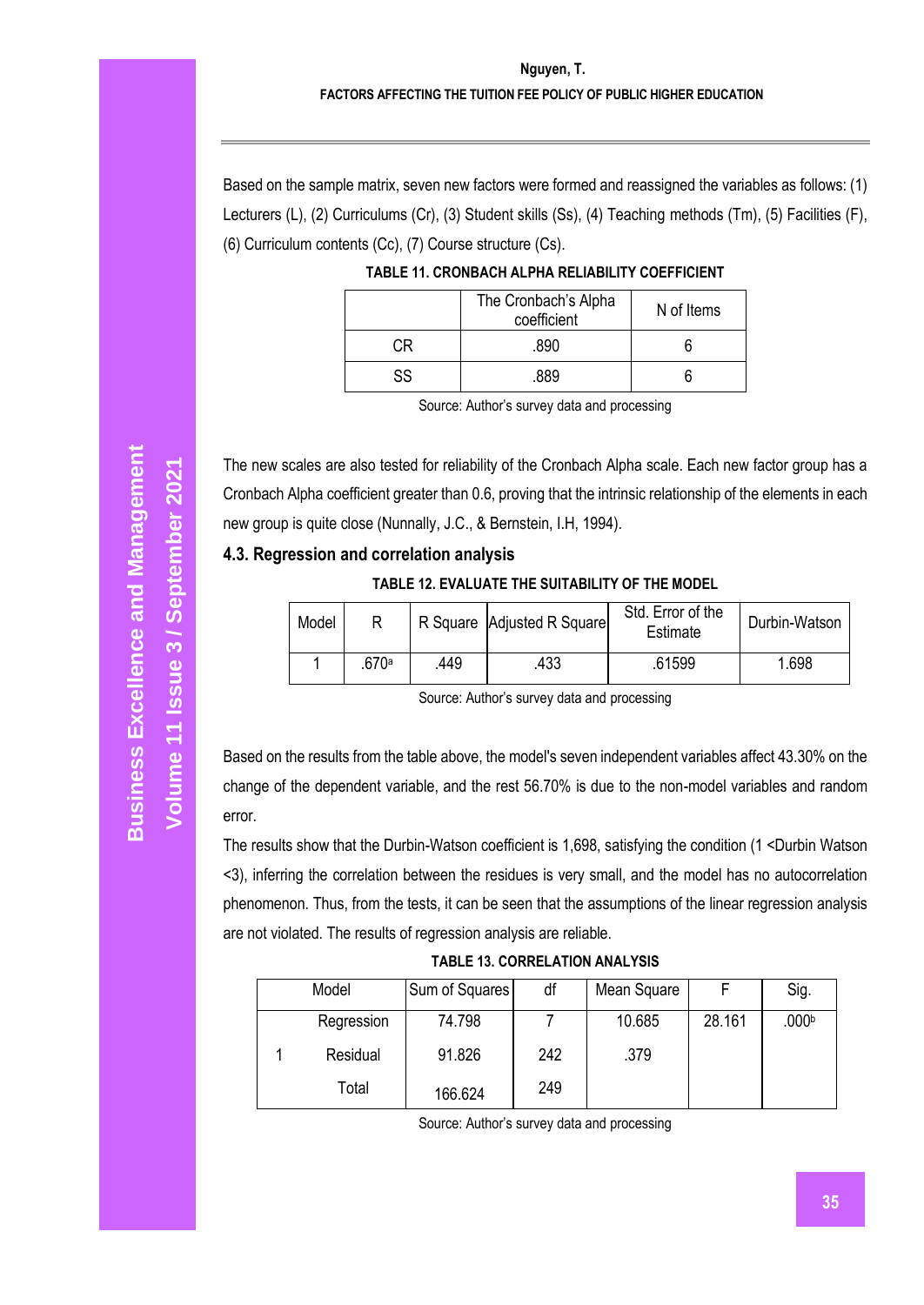Correlation analysis results show the correlation relationship between the expected tuition variable (the dependent variable) and the influencing factors (independent variable). Sig value. <0.05 shows that the independent variables are correlated with the dependent variable, which is appropriate for conducting regression analysis. Also, in this case, the relationships are in the same direction.

Conduct a regression analysis to test whether there are any effects of these factors on the expected tuition rate. At the same time, determine each factor's impact (independent variable) on the expected tuition fee (dependent variable).

We have the following regression model:

### *TF = β1 × L + β2 × CR + β3 × SS + β4 × TM+ β5 × F+ β6 × CC + β7 × CS*

In which TF is the expected tuition fee (dependent variable); β1 to β7 are regression coefficients that indicate the influence of the factors; Lecturers (L), Curriculums (Cr), Student skills (Ss), Teaching methods (Tm), Facilities (F), Curriculum contents (Cc), Course structure (Cs)

The standardized estimated regression model are as follows:

| Model |            | Unstandardized<br>Coefficients |            | Standardized<br>Coefficients | t      | Sig. | 95.0% Confidence<br>Interval for B |                       | Collinearity<br><b>Statistics</b> |       |
|-------|------------|--------------------------------|------------|------------------------------|--------|------|------------------------------------|-----------------------|-----------------------------------|-------|
|       |            | B                              | Std. Error | <b>Beta</b>                  |        |      | Lower<br>Bound                     | Upper<br><b>Bound</b> | <b>Tolerance</b>                  | VIF   |
|       | (Constant) | 3.752                          | .039       |                              | 96.307 | .000 | 3.675                              | 3.829                 |                                   |       |
|       |            | .137                           | .039       | .167                         | 3.504  | .001 | .060                               | .214                  | 1.000                             | 1.000 |
|       | <b>CR</b>  | .248                           | .039       | .303                         | 6.354  | .000 | .171                               | .325                  | 1.000                             | 1.000 |
|       | SS         | .271                           | .039       | .331                         | 6.945  | .000 | .194                               | .348                  | 1.000                             | 1.000 |
|       | <b>TM</b>  | .217                           | .039       | .265                         | 5.548  | .000 | .140                               | .293                  | 1.000                             | 1.000 |
|       | F          | .191                           | .039       | .234                         | 4.903  | .000 | .115                               | .268                  | 1.000                             | 1.000 |
|       | CC         | .160                           | .039       | .196                         | 4.097  | .000 | .083                               | .237                  | 1.000                             | 1.000 |
|       | <b>CS</b>  | .194                           | .039       | .237                         | 4.963  | .000 | .117                               | .271                  | 1.000                             | 1.000 |

#### **TABLE 14. RESULTS OF MULTIVARIATE REGRESSION ANALYSIS**

Source: Author's survey data and processing

Sig regression coefficients of the independent variables are less than 0.05, so these independent variables are meant to explain the dependent variable, and no variable is removed. VIF coefficients are all less than 2, so no multicollinearity occurs.

Thus, the normalized regression equation would be:

*TF = 0.167 × L + 0.303 × CR + 0.331 × SS + 0.265 × TM+ 0.234 × F+ 0.196 × CC + 0.237 × CS*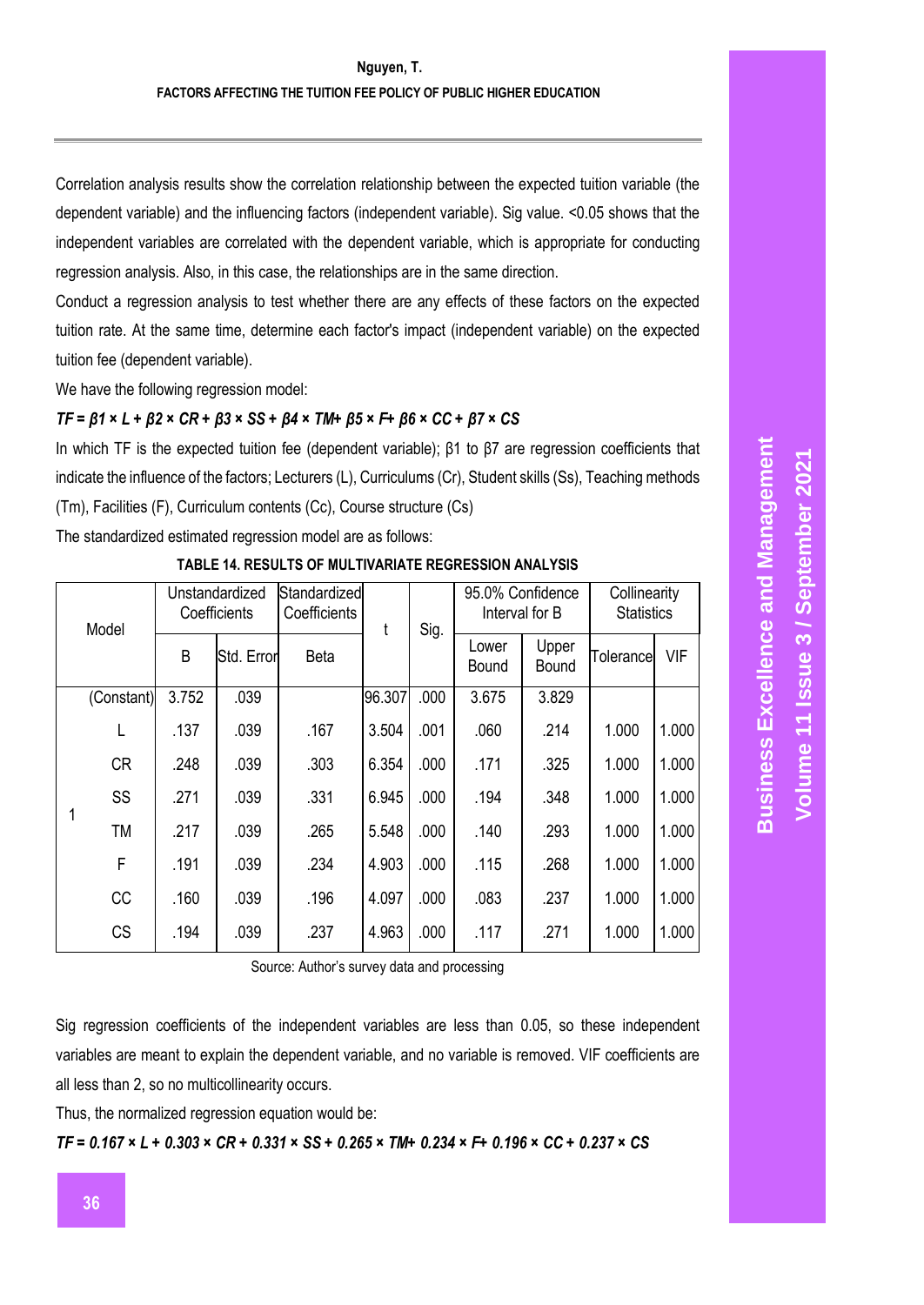#### **Nguyen, T. FACTORS AFFECTING THE TUITION FEE POLICY OF PUBLIC HIGHER EDUCATION**

Based on the regression results of the Table 14 above, it can be seen that because the coefficient  $\mathbb{I}$  = 0.331 is the largest of all the factors analyzed, the SS has the most influence on the expected tuition fees of students, followed by CR (0.303). The factors of TM, CS, F also have a big influence with a coefficient of 0.265; 0.237, and 0.234, respectively. Factor L and CC have the least influence on the expected tuition fee with a coefficient  $\text{I}$  of 0.167 and 0.196, respectively.



#### **Histogram**

**GRAPH 1. THE NORMAL DISTRIBUTION OF THE REMAINDER**

Source: Author's survey data and processing

From the graph, we can see, a normal distribution curve is superimposed on the histogram. This curve has a bell shape, which is consistent with the standard distribution graph. The Mean value is close to 0, and the standard deviation is 0.986 close to 1, so it can be said that the residual distribution is approximately standard. Therefore, it can be concluded that: the standard distribution hypothesis of the residual is not violated.

**4.4. Examine the differences in student's perceptions related to the factors that affect student's expected tuition fees.** 

**TABLE 15. INDEPENDENT SAMPLES TEST**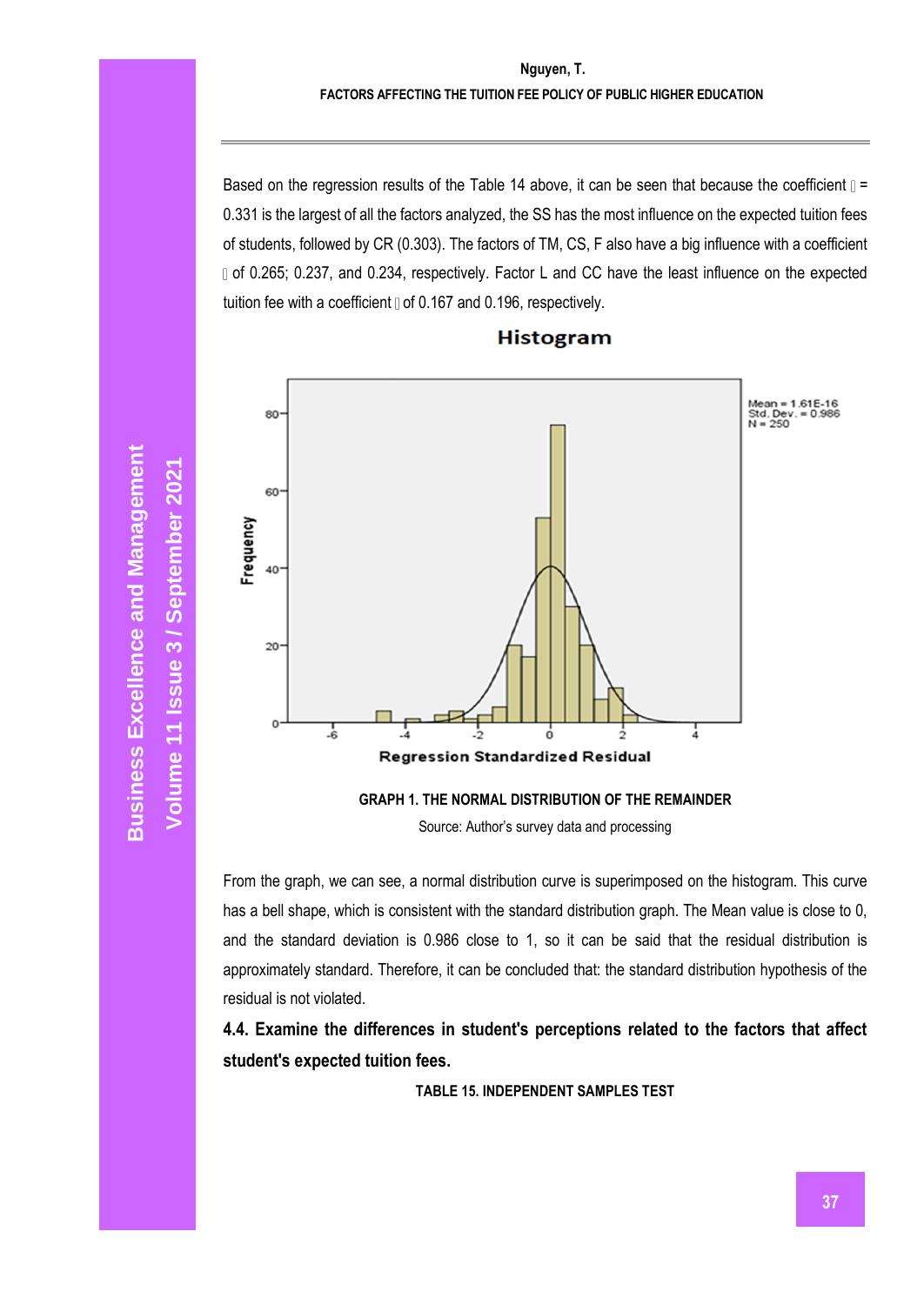|           |                                |      | Levene's<br>Test for<br>Equality of<br>Variances | t-test for Equality of Means |                          |                     |                               |                            |                                                        |        |
|-----------|--------------------------------|------|--------------------------------------------------|------------------------------|--------------------------|---------------------|-------------------------------|----------------------------|--------------------------------------------------------|--------|
|           |                                | F    | Sig.                                             | t                            | df                       | Sig. (2-<br>tailed) | Mean<br><b>Differenc</b><br>e | Std.<br>Error<br>Differenc | 95% Confidence<br>Interval of the<br><b>Difference</b> |        |
|           |                                |      |                                                  |                              |                          |                     |                               | е                          | Lower                                                  | Upper  |
| <b>CS</b> | Equal variances<br>assumed     | .007 | .932                                             | .552                         | 248                      | .581                | .04645                        | .08415                     | $-.11929$                                              | .21219 |
|           | Equal variances<br>not assumed |      |                                                  | .550                         | 216.98<br>5              | .583                | .04645                        | .08444                     | $-11997$                                               | .21287 |
|           | Equal variances<br>assumed     | .492 | .483                                             | $-147$                       | 248                      | .883                | $-01253$                      | .08520                     | $-0.18033$                                             | .15528 |
| L         | Equal variances<br>not assumed |      |                                                  | $-149$                       | 229.74<br>9              | .882                | $-0.01253$                    | .08404                     | $-17811$                                               | .15306 |
|           | Equal variances<br>assumed     | .395 | .530                                             | $-1.653$                     | 248                      | .100                | $-13330$                      | .08066                     | $-29216$                                               | .02557 |
| CC        | Equal variances<br>not assumed |      |                                                  | $-1.640$                     | 213.70<br>4              | .102                | $-13330$                      | .08127                     | $-29348$                                               | .02689 |
|           | Equal variances<br>assumed     | .384 | .536                                             | .651                         | 248                      | .516                | .05675                        | .08720                     | $-11499$                                               | .22849 |
| TM        | Equal variances<br>not assumed |      |                                                  | .653                         | 222.86<br>$\overline{2}$ | .514                | .05675                        | .08684                     | $-11438$                                               | .22787 |
|           | Equal variances<br>assumed     | .672 | .413                                             | $-0.833$                     | 248                      | .406                | $-06510$                      | .07819                     | $-21910$                                               | .08889 |
| F         | Equal variances<br>not assumed |      |                                                  | $-0.820$                     | 207.27<br>1              | .413                | $-06510$                      | .07939                     | $-22163$                                               | .09142 |
|           | Equal variances<br>assumed     | .025 | .874                                             | $-.900$                      | 248                      | .369                | $-0.07545$                    | .08381                     | $-24052$                                               | .08963 |
| <b>CR</b> | Equal variances<br>not assumed |      |                                                  | $-.897$                      | 217.26<br>8              | .370                | $-07545$                      | .08407                     | $-24114$                                               | .09025 |
|           | Equal variances<br>assumed     | .154 | .695                                             | $-617$                       | 248                      | .538                | $-.04673$                     | .07573                     | $-19589$                                               | .10244 |
| SS        | Equal variances<br>not assumed |      |                                                  | $-0.615$                     | 216.51<br>$\overline{2}$ | .540                | $-.04673$                     | .07604                     | $-.19660$                                              | .10314 |

**Business Excellence and Management Business Excellence and Management** Volume 11 Issue 3 / September 2021 **Volume 11 Issue 3 / September 2021**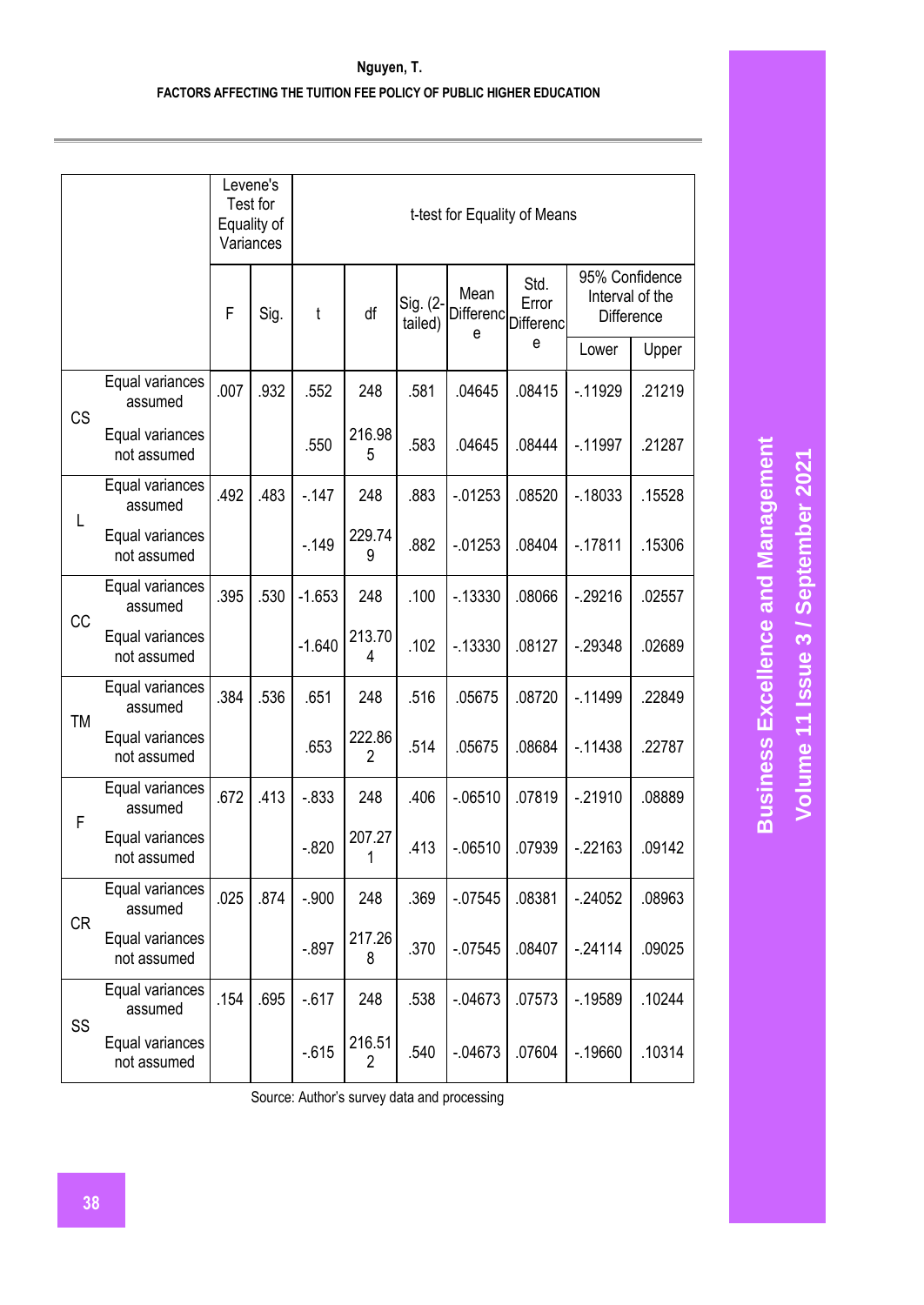#### **FACTORS AFFECTING THE TUITION FEE POLICY OF PUBLIC HIGHER EDUCATION**

| Groups of |        | Independent variables |           |                          |  |  |  |  |
|-----------|--------|-----------------------|-----------|--------------------------|--|--|--|--|
| factors   | Mean   | <b>Universities</b>   | Residence | Total guardian<br>income |  |  |  |  |
| CS        | 3.8400 | $\star$               | ns        | $**$                     |  |  |  |  |
|           | 3.8973 | $\star$               | ns        | ns                       |  |  |  |  |
| <b>CC</b> | 3.9910 | ns                    | ns        | $**$                     |  |  |  |  |
| TM        | 3.9744 | $\star$               | ns        | $\star$                  |  |  |  |  |
| F         | 4.0310 | ns                    | ns        | $\star$                  |  |  |  |  |
| <b>CR</b> | 4.0120 | ns                    | ns        | $**$                     |  |  |  |  |
| SS        | 3.9433 | $\star$               | ns        | $***$                    |  |  |  |  |

#### **TABLE 16. DIFFERENCES IN PERCEPTION BETWEEN DIFFERENT GROUPS OF LEARNERS**

Source: Author's survey data and processing

#### Note

ns: (Sig. > 0,1) there is no statistically significant difference.

\*: (0.05 < Sig. <= 0,1) there is a difference that is statistically significant with a low level of significance.

\*\*:(0.01 < Sig. <= 0,05) there is a difference that is statistically significant with a medium level of significance.

\*\*\*: (Sig. <= 0,01) there is a difference that is statistically significant with a high level of significance.

The ANOVA analysis results show no statistically significant difference between students having different residence places regarding statements about groups of factors: Lecturers, Curriculums, Student skills, Teaching methods, Facilities, Curriculums content, Course structure.

The results in the table 16 showed that, among students of different sexes, there was no statistically significant difference regarding statements about groups of factors: Lecturers, Curriculums, Student skills, Teaching methods, Facilities, Course structure, Curriculum Contents factor.

There is no statistically significant difference for students in different training institutions for the curriculum, facilities, and curriculum factors. However, there is a statistically significant difference in the groups of course structure, faculty, and teaching methods. In medical and civil engineering universities, it is necessary to pay attention to the course structure. The training time of these two disciplines is longer than that of other groups, and the internship with these two schools is relatively late (medical students go to clinical training in year 3, civil engineer students go on field trips in year 4). Thus, the curriculum framework is spread out and heavy in theory. Teaching methods lack practicality, leading to inadequate practical skills. Many students also assess that lecturers have not updated new knowledge, and old-fashioned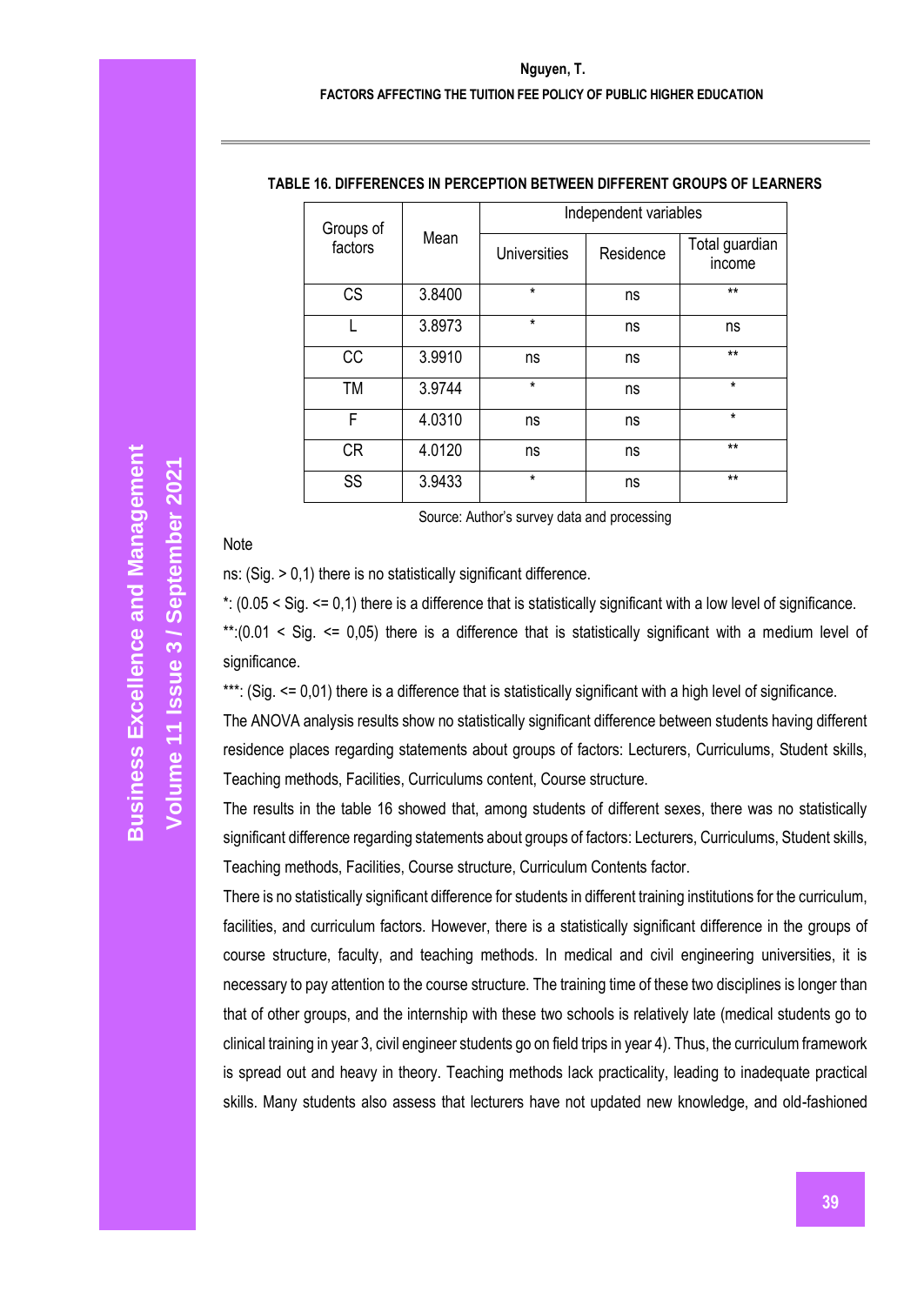thinking leads to unfair assessment and not promotes students' capacity. Therefore, it is necessary to adjust these factor groups: course structure, lecturers, teaching methods.

The difference in household income among learners was not statistically significant for the lecturers factors and the difference was statistically significant for factors of course structure, curriculums contents, curriculums, and student skills; For factors of teaching methods and household income, the difference has a low statistical significance. This result proves that household income will predominantly determine whether the training period and program framework are suitable for household income or not, and whether the teaching method is appropriate for the household's investment cost.

### **5. CONCLUSION**

Derived from the survey and test results of the factors affecting students' expected tuition fees, there is a positive impact of these factors. Therefore, the author proposes some implications from a personal point of view for managers to promote the completion of tuition policies at Vietnamese public universities as follows:

First, public universities should invest in building program activities to train and improve skills for students. It would not be enough if the public university were only equipping students with some career skills because employers' skill requirements can change over time as technology and global labor markets change rapidly. This can be seen easily as the World Economic Forum's top 10 career skills adjusted every five years. Meanwhile, having an open mind, a willingness to learn, a professional attitude, and being responsible for themselves and society, workers will be able to quickly adapt to any circumstances of the changing labor market. This content demands more attention because it is the factor that has the strongest impact on the expected tuition fees of students.

Second, public universities need to focus on programs that meet the basic career skills students need to master. The current curriculum in Vietnam is relatively heavy in theory and lacks practical skills. Especially in the context of globalization, the labor market needs students that are highly capable of foreign languages and computer skills.

Third, public universities need to pay attention to perfecting and renovating teaching methods. Instead of transmitting knowledge mechanically, it is necessary to change teaching methods based on practice, modern teaching methods, and application of information and communication technology. Moreover, teaching methods must focus on the student. Besides, teaching methods must promote the activeness, initiative, creativity, and application of students' knowledge and skills.

Fourth, public universities need to build and disseminate the course structure to students as soon as they enter the school. Building the suitable structure will help students be more active in arranging and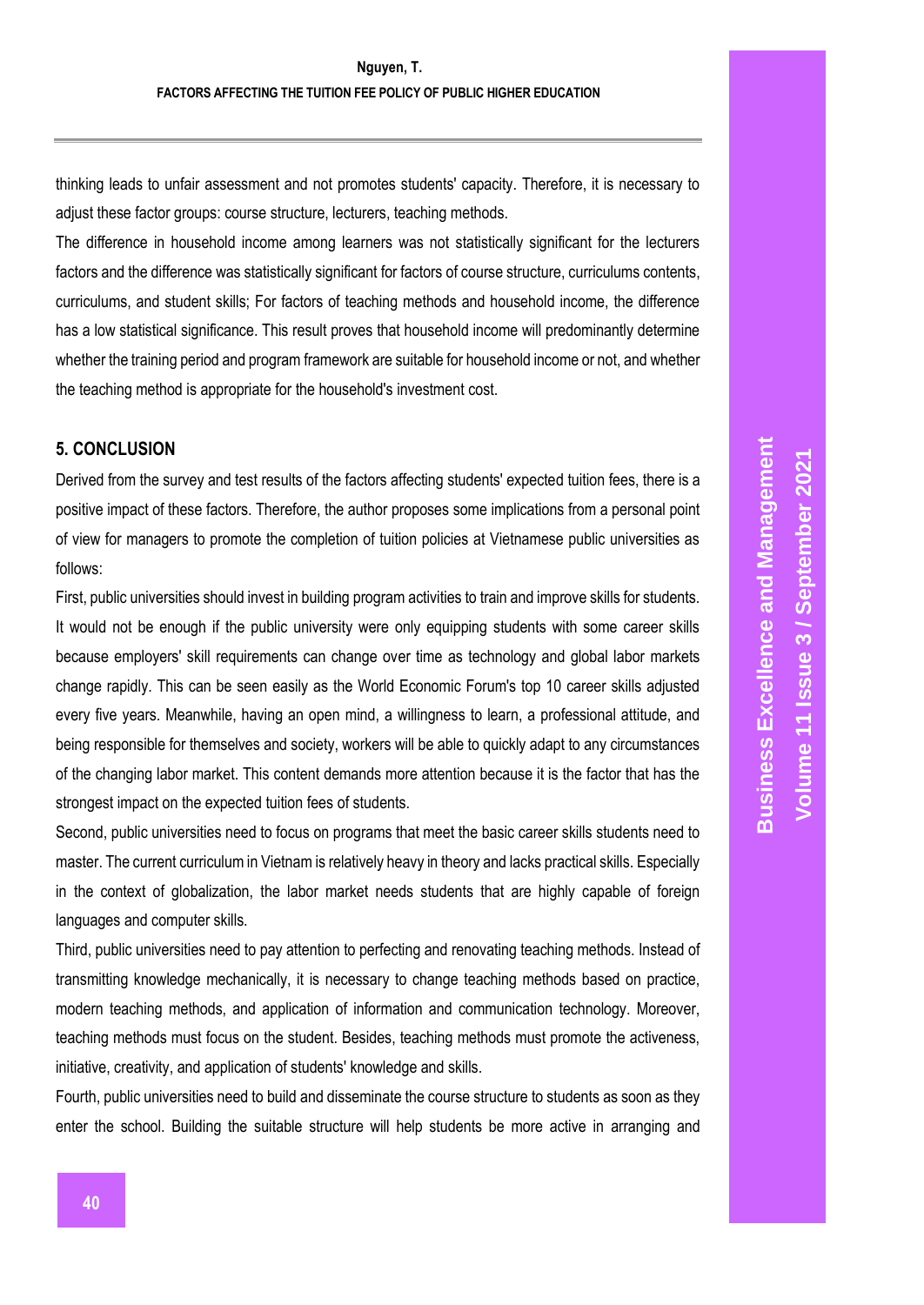choosing the right subjects for students in the current context of credit learning instead of following distribution by the school as before.

Fifth, public universities should increase investment in modern facilities to meet students' needs of accommodation, practice, experiment, etc, helping them adapt to the development of the 4.0 Technology Revolution, in line with new teaching methods, thus contributing to improving the quality of training.

Sixth, public universities should focus on training and promoting the quality of the faculty, tending to several basic stages: Recruitment, teacher evaluation, retraining, and appropriate remuneration.

Seventh, public universities need to pay attention to refining and renewing program content. It is necessary to tap into and develop more training majors as well as training forms to meet new trends. In addition to the basic knowledge, there should be additional seminars to support the main subjects of the major. The content of the program must be discussed and changed to suit the changing world trends.

#### **REFERENCES**

- Abdullah, F. (2005). HEdPERF versus SERVPERF: The quest for ideal measuring instrument of service quality in higher education sector. Quality Assurance in Education, 305-328.
- Arambewela, R., & J, H. (2006). A Comparative Analysis of International Education SatisfactionUsing Servqual. Journal of Services Research, 141-163.
- Biggs, J. (1993). From Theory to Practice: A Cognitive Systems Approach. Higher Education Research & Development.
- Brian, M. (2010). The price of higher education: how rational is British tuition fee policy? Journal of Higher Education Policy and Management, Vol. 32, 85–95.
- Callender, C. (2006). Access to higher education in Britain: The impact of tuition fees and financial assistance. Teixeira, P.N.

Chapman, D. (1981). A model of student college choice. Journal of Higher Education, 490-505.

Chua, C. (2004). Perception of Quality in Higher Education. Proceedings of the Australian Universities Quality Forum.

Cooper, D., & Schindler, P. (2006). Business Research Methods. McGraw-Hill Irwin.

- Dongping, Y. (2006). An analysis of commodification of education. Chinese Education and Society, 55– 62.
- Farahmandian, S., Minavand, H., & Afshardost, M. (2013). Perceivedservice quality and studentsatisfaction in higher education. Journal of Business and Management, 65-74.
- Fitzpatrick, M., Davey, J., & Dai, L. (2012). Chinese students' complaining behavior: hearing the silence. Asia Pacific Journal of Marketing and Logistics, 138-754.
- Hafiz, B., & Shaari, J. (2013). Confirmatory factor analysis (CFA) of first order factor measurement model-ICT empowerment in Nigeria. International Journal of Business Management and Administration, 81- 88.

**Volume 11 Issue**